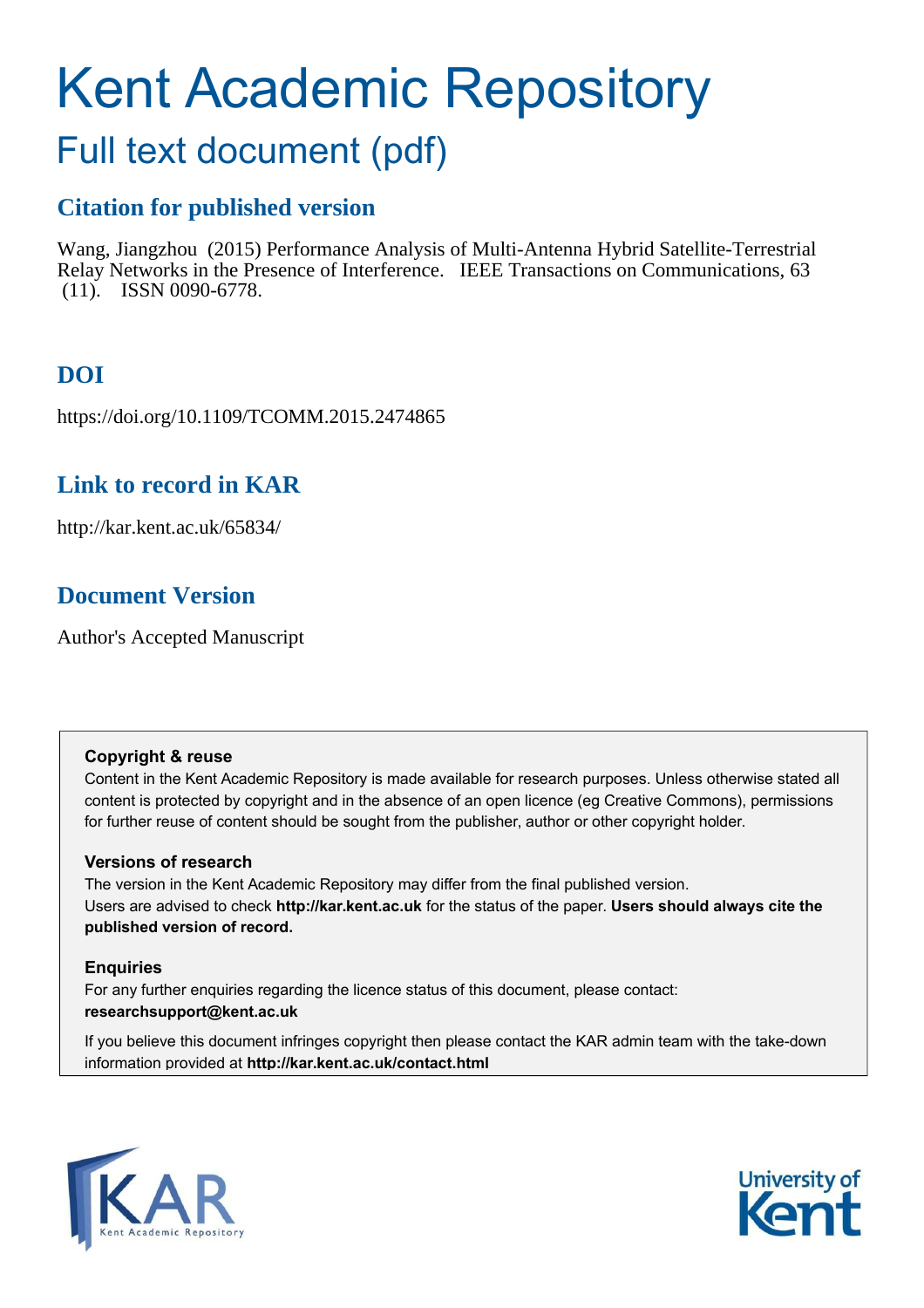## Performance Analysis of Multi-antenna Hybrid Satellite-Terrestrial Relay Networks in the Presence of Interference

Kang An<sup>1</sup>, Min Lin<sup>2,3†</sup>, *Member, IEEE*, Tao Liang<sup>4</sup>, Jun-Bo Wang<sup>3</sup> Member, IEEE, Jiangzhou Wang<sup>5</sup>, Senior Member, IEEE, Yongming Huang<sup>6</sup>, Member, IEEE, and A. Lee Swindlehurst<sup>7</sup>, Fellow, IEEE

1. College of Communications Engineering, PLA University of Science and Technology, Nanjing 210007, China 2. PLA University of Science and Technology, Nanjing 210007, China

3. National Mobile Communications Research Laboratory, Southeast University, Nanjing 210096, China 4. Nanjing Telecommunication Technology Institute, Nanjing 210007, China

5. School of Engineering and Digital Arts, University of Kent, Canterbury, Kent, CT2, 7NZ, UK

6. School of Information Science and Engineering, Southeast University, Nanjing 210096, China

7. Center for Pervasive Communications and Computing, University of California, Irvine, CA 92697, USA (Emails: ankang@nuaa.edu.cn, linmin63@163.com† , liangtao63@sina.com, jbwang@seu.edu.cn, j.z.wang@kent.ac.uk, huangym@seu.edu.cn, swindle@uci.edu)

#### **Abstract**

The integration of cooperative transmission into satellite networks is regarded as an effective strategy to increase the energy efficiency as well as the coverage of satellite communications. This paper investigates the performance of an amplify-and-forward (AF) hybrid satellite-terrestrial relay network (HSTRN), where the links of the two hops undergo Shadowed-Rician and Rayleigh fading distributions, respectively. By assuming that a single antenna relay is used to assist the signal transmission between the multi-antenna satellite and multi-antenna mobile terminal, and multiple interferers corrupt both the relay and destination, we first obtain the equivalent end-to-end signal-to-interference-plus-noise ratio (SINR) of the system. Then, an approximate yet very accurate closed-form expression for the ergodic capacity of the HSTRN is derived. The analytical lower bound expressions are also obtained to efficiently evaluate the outage probability (OP) and average symbol error rate (ASER) of the system. Furthermore, the asymptotic OP and ASER expressions are developed at high signal-to-noise ratio (SNR) to reveal the achievable diversity order and array gain of the considered HSTRN. Finally, simulation results are provided to demonstrate the validity of the analytical results, and show the impact of various parameters on the system performance.

#### **Index Terms**

Hybrid satellite-terrestrial network, amplify-and-forward relay, co-channel interference.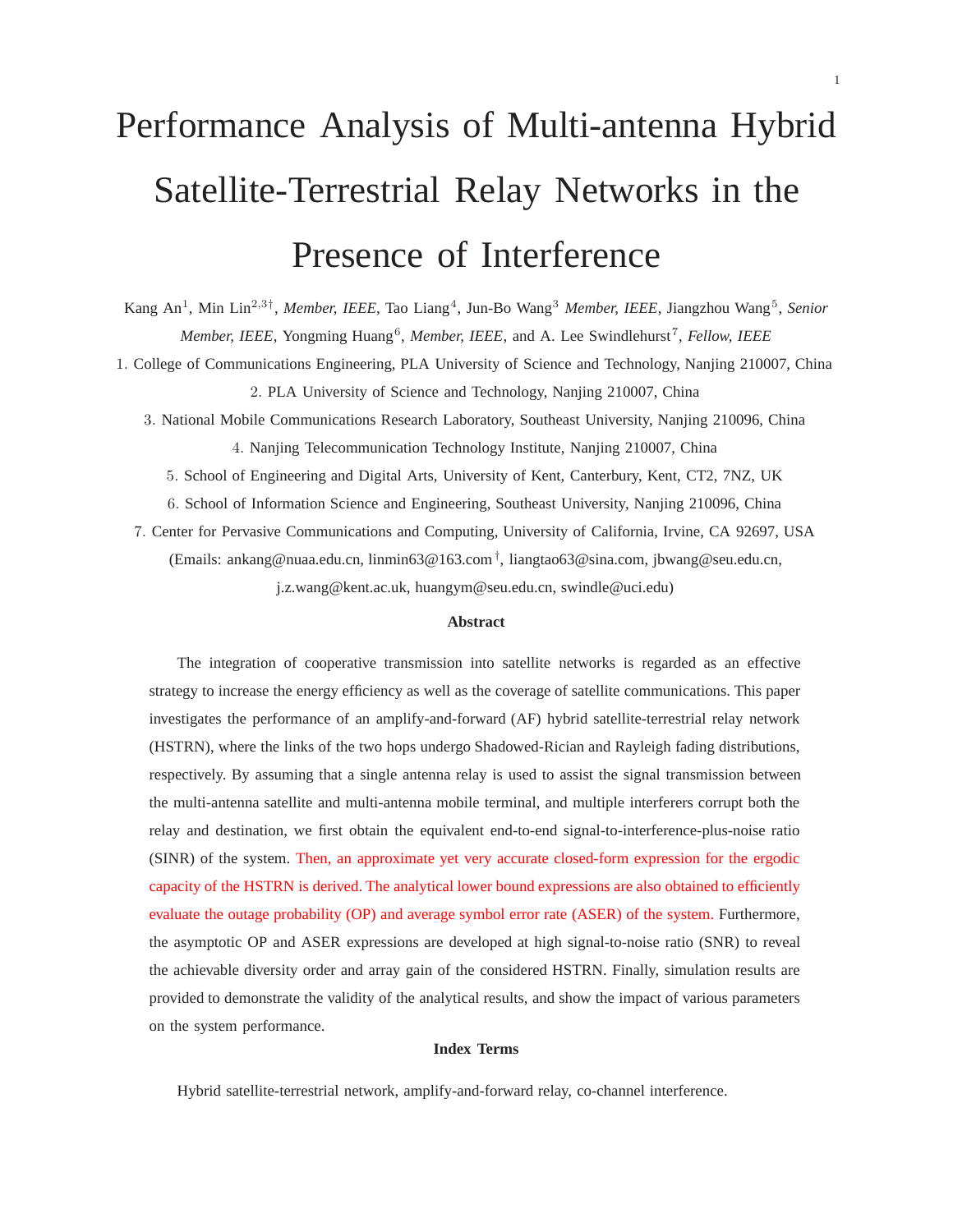#### I. INTRODUCTION

The land mobile satellite (LMS) systems have been widely applied in scenarios, such as navigation, broadcasting, rescue, and disaster relief, due to its potential in providing wide coverage and achieving high data rate transmission. However, the obstacles and shadowing between the satellite and terrestrial user may result in the masking effect, which makes a line of sight (LOS) communication difficult to be maintained [1]. The relay transmission, in which the relay forwards the received signal from a source to a intended destination, has attracted a lot of attention in various wireless communication systems, since it can increase the reliability and throughput with a given power or bandwidth [2]. A novel network architecture, referred as the hybrid satellite terrestrial relay network (HSTRN), has been proposed to exploit both advantages to significantly enhance the system performance (e.g. [3]).

#### *A. Background and Motivation*

A lot of effort has been devoted to investigating the performance of HSTRNs by employing various relay protocols, such as amplify-and-forward (AF) and decode-and-forward (DF). By assuming maximal ratio combining (MRC) at the destination, the authors of [4] studied the average symbol error rate (ASER) of HSTRN with AF relaying protocol of a variable gain , and an extended work to the AF-based hybrid satellite-terrestrial free space optical (FSO) cooperative systems was given in [5], where the asymptotic ASER behaviors have also been investigated. In [6], the authors presented the exact outage probability (OP) expression of a HSTRN with best relay selection scheme operating in DF protocol. The authors of [7] have considered the applicability of multi-satellite multiple-input multiple-output (MIMO) to satellite communications by employing a dual-satellite  $2\times 2$  MIMO channels with each satellite equipped with a single antenna. Moreover, the OP performance comparison of HSTRNs with fixed relaying (FR) and selection relaying (SR) protocols was presented in [8]-[9].

The researches in [4]-[9] were mainly focused on the scenarios where all the nodes are equipped with a single antenna. However, since the multi-antenna technique exhibits a significant advantage in achieving high system capacity and energy efficiency [10]-[12], the case of satellite having multiple antennas has received significantly attention more recently. When channel state information (CSI) is available, a practical strategy among a variety of multi-antenna techniques is beamforming (BF) due to its low implementation complexity, which has been well studied in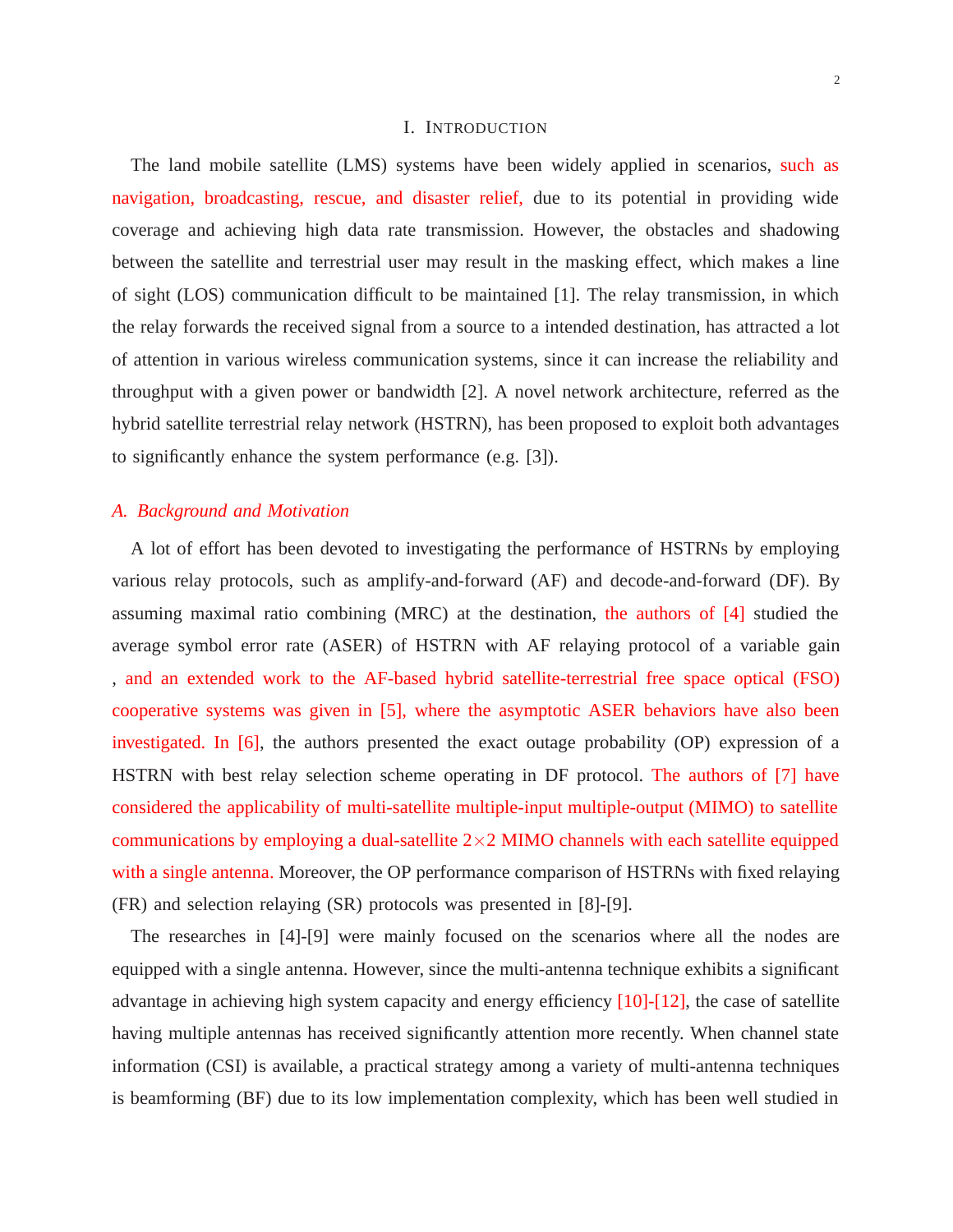3

[10]. The work [13] has analyzed the performance of multiple antenna satellite communication systems in one-hop scenarios, where the ergodic capacity, OP and ASER have been derived. The extended works of [13] to cases with estimation errors at the destination can be found in [14]. Since the relaying transmission has been proved as an effective approach to enhance the throughput and coverage of satellite communication, the authors of [15]-[20] have investigated the performance of relay-based multiple antenna HSTRNs with beamforming (BF). Specifically, in [15], the performance of multiple antenna HSTRN with both AF and DF protocols have been analyzed by deriving the exact closed-form expressions of OP and ASER. In [16], the performance of beamforming in AF-based HSTRNs with multiple antenna terrestrial relay and destination has been studied, where both the analytical and asymptotic ASER expressions have been derived. Moreover, [17] have investigated the DF-based satellite relaying with multi-antenna terrestrial source and destination, and an extended work to the AF-based scenarios can be found in [18]. By considering a two-way HSTRNs with multiple antennas at the relay, an approximate ASER expression based on moment generating function (MGF) was presented in [19]. The work [20] investigated the effect of antenna correlation on the performance of multiple antenna HSTRNs and gave the analytical expressions for OP, ASER, and ergodic capacity.

Although the aforementioned researches have significantly improved the performance and benefits of HSTRNs, they have assumed the ideal case of no co-channel interference (CCI), which is unrealistic in practical wireless systems. In recent years, a great deal of researches have focused on the performance of conventional terrestrial systems in the presence of CCI over Rayleigh or Nakagami-m fading channels [21]-[23]. Due to the reuse of spectrum resources in practice, the major challenges facing the hybrid satellite-terrestrial networks is the problem of interference from inter-component and/or intra-component [24]. While [25] has firstly investigated the ASER performance of the HSTRNs with CCIs at the destination for the single antenna scenario, the ergodic capacity, OP, and ASER have not been studied in the case that the satellite and terrestrial user have multi-antenna and CCIs corrupting both the relay and destination nodes. It is crucial to study this problem.

#### *B. Contributions and Novelty*

In this paper, we consider a multi-antenna AF HSTRN with multiple interferers at both terrestrial relay and destination, where the source-relay link undergoes Shadowed-Rician fading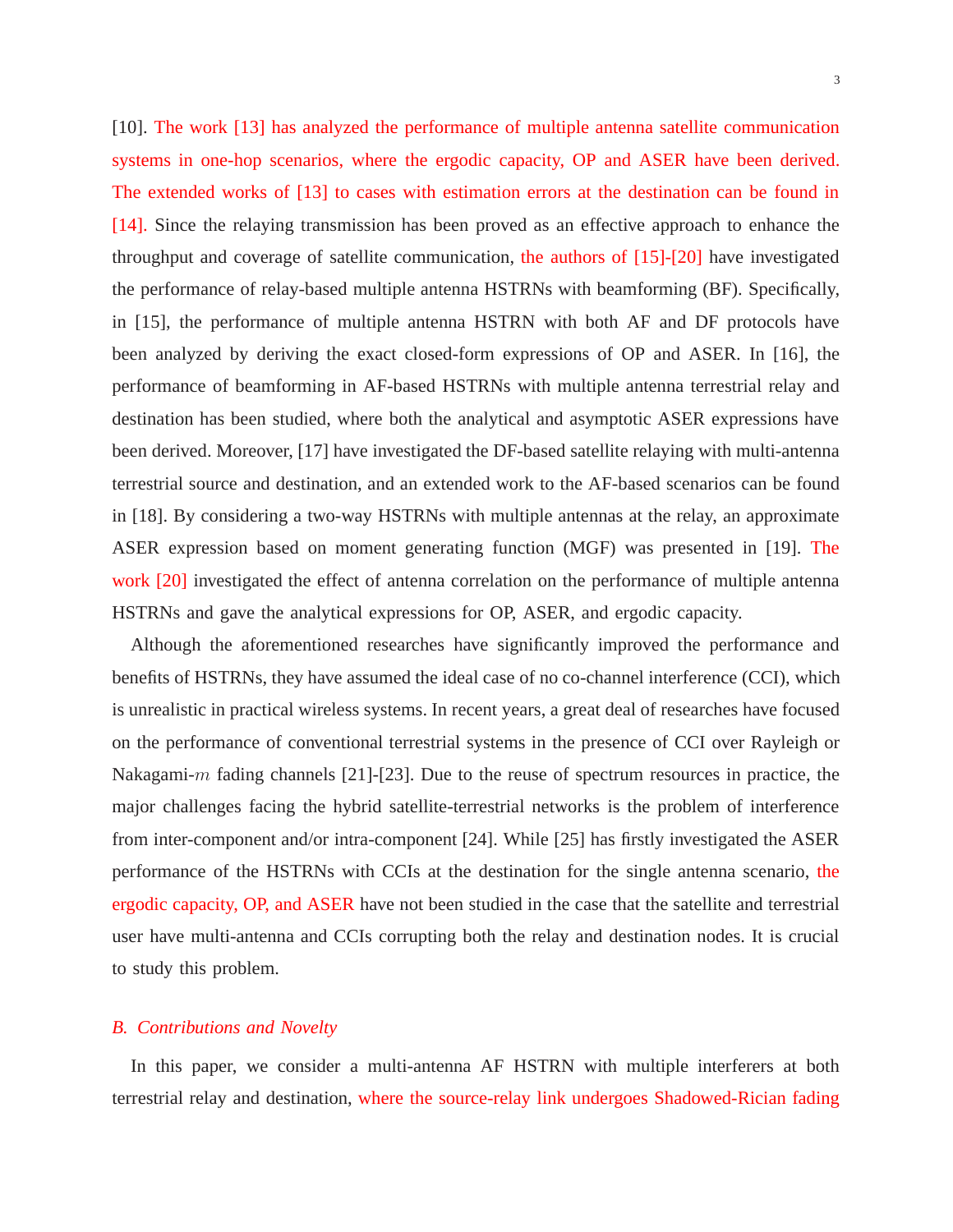while the relay-destination link experiences Rayleigh fading. By applying the maximal ratio transmission (MRT) at the source and maximal ratio combining (MRC) at the destination, the equivalent end-to-end output signal-to-interference-plus-noise ratio (SINR) of the system is first obtained, then analytical expressions as well as asymptotic results are derived to evaluate the system performance. The detailed contributions of this paper are outlined as follows:

- We present a new analytical expression for the ergodic capacity of the hybrid system, which is applicable for the cases of arbitrary number of interferers and antennas.
- The tight analytical expressions for the OP and ASER are derived, which can efficiently evaluate the system performance. This paper considers the multiple antenna scenarios with the presence of CCI, while [4]-[6] only considered single antenna scenario without the presence of CCI. Although [14] considered the multiple antenna case, it ignored the CCI in the system performance analysis.
- To gain further insight, the simple asymptotic expressions of OP and ASER at high SNR regime are developed to show the asymptotic behavior of the dual-hop AF relay network, in terms of two key parameters: diversity order and array gain.

*Notations*:  $(\cdot)^H$  denotes the Hermitian transpose,  $\|\cdot\|_F$  denotes the Frobenius norm of a matrix,  $|\cdot|$  stands for the absolute value, E[ $\cdot$ ] is the expectation,  $\exp(\cdot)$  is the exponential function, and  $\mathcal{N}_{C}(\mu, \Sigma)$  stands for the complex Gaussian distribution with mean  $\mu$  and covariance matrix Σ.  $_1F_1(a; b; c)$  denotes the confluent Hypergeometric function [26, eq. (9.210.1)],  $M_{a,b}(\cdot)$ is the Whittaker function [26, eq. (9.221)],  $G_{p,q}^{m,n}[\cdot | \cdot]$  is the Meijer-G functions with single variable [26, eq. (9.301)],  $G_{2,[2:1],1,[3:2]}^{2,1,1,3,2}$  [·|·] and  $G_{1,[1:1],0,[1:1]}^{1,1,1,1,1}$  [·|·] denote the Meijer-G functions of two variables [27].

#### II. SYSTEM MODEL

Consider an AF HSTRN, where a geostationary satellite (S) communicates with a terrestrial destination (D) via a terrestrial relay (R). Here, the direct link between S and D is assumed to be unavailable due to heavy shadowing. Without loss of generality, the overall communication occurs during two time phases. During the first time phase, the satellite carries out transmit BF with weight vector  $\mathbf{w}_1(N_s \times 1)$  and sends the signal  $x(t)$  to R through the fading channel  $h_1(N_s \times 1)$ . Meanwhile, R is corrupted by  $I_1$  co-channel interferers  $\{s_{1,i}(t)\}_{i=1}^{I_1}$  with an average power of  $\{P_{1,i}\}_{i=1}^{I_1}$ . As such, the received signal at the R can be written as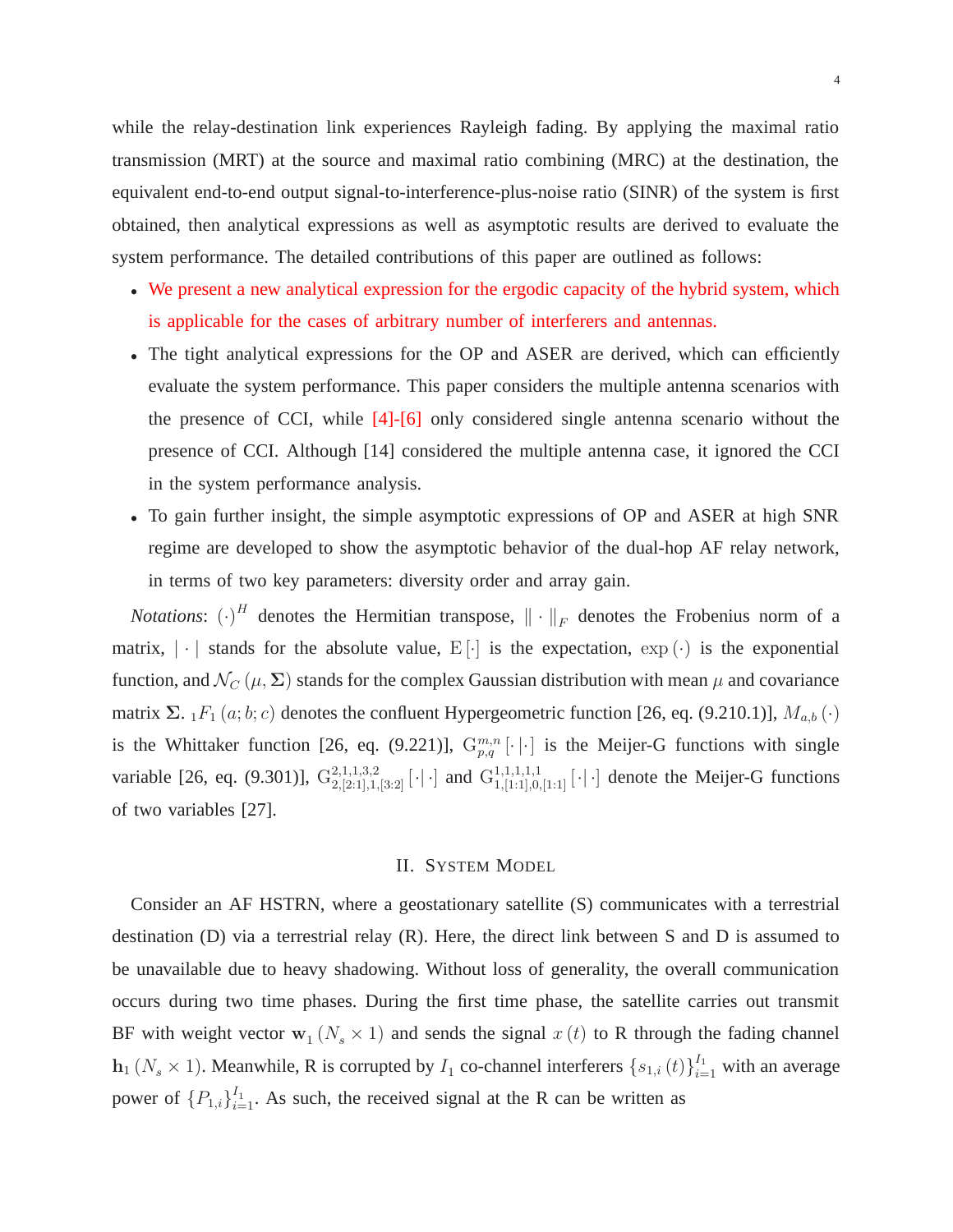

Fig. 1: System model of HSTRN with CCI at the relay and destination.

$$
y_r(t) = \sqrt{P_s} \mathbf{w}_1^H \mathbf{h}_1 x(t) + \sum_{i=1}^{I_1} \sqrt{P_{1,i}} g_{1,i} s_{1,i}(t) + n_1(t) ,
$$
 (1)

where  $P_s$  denotes the transmit power at S,  $x(t)$  is the transmit signal with  $E([x(t)|^2] = 1$  and  $n_1(t)$  is the zero mean additive white Gaussian noise (AWGN) at R satisfying  $E\left[|n_1(t)|^2\right] = \sigma_1^2$ . In addition,  $g_{1,i}$  is the channel coefficient for the *i*-th interference-relay link, which is subject to independently and identically distributed (i.i.d) complex Gaussian distribution.

During the second time phase, R first amplifies the received signal by a variable gain factor G as

$$
G^{2}\left(P_{s}\left\|\mathbf{w}_{1}^{H}\mathbf{h}_{1}\right\|_{F}^{2}+\sum_{i=1}^{I_{1}}P_{1,i}|g_{1,i}|^{2}+\sigma_{1}^{2}\right)=1,
$$
\n(2)

and then sends it to D through the fading channel  $h_2 (N_d \times 1)$ . Under the condition that the destination is corrupted by  $I_2$  interferers with the average powers of  $\{P_{2,j}\}_{j=1}^{I_2}$ , and received BF with weight vector  $\mathbf{w}_2(N_d \times 1)$  is exploited, the output signal at D is given by

$$
y_{d}(t) = \mathbf{w}_{2}^{H} \left[ \sqrt{P_{r}} G \mathbf{h}_{2} y_{r}(t) + \sum_{j=1}^{I_{2}} \sqrt{P_{2,j}} \mathbf{g}_{2,j} s_{2,j}(t) + \mathbf{n}_{2}(t) \right],
$$
\n(3)

where  $P_r$  is the transmit power at R, and  $n_2(t)$  the AWGN at D obeying  $n_2(t) \sim \mathcal{N}_C\left(0, \sigma_2^2 \mathbf{I}_{N_d}\right)$ .  ${s_{2,j}(t)}_{j=1}^{I_2}$  represents the interference signal with each obeying  $E([s_{2,j}(t)|^2] = 1$ , and  $g_{2,j}$  is the channel vector for the j-th interference-destination link satisfying  $g_{2,j} \sim \mathcal{N}_C(0, I_{N_d})$ .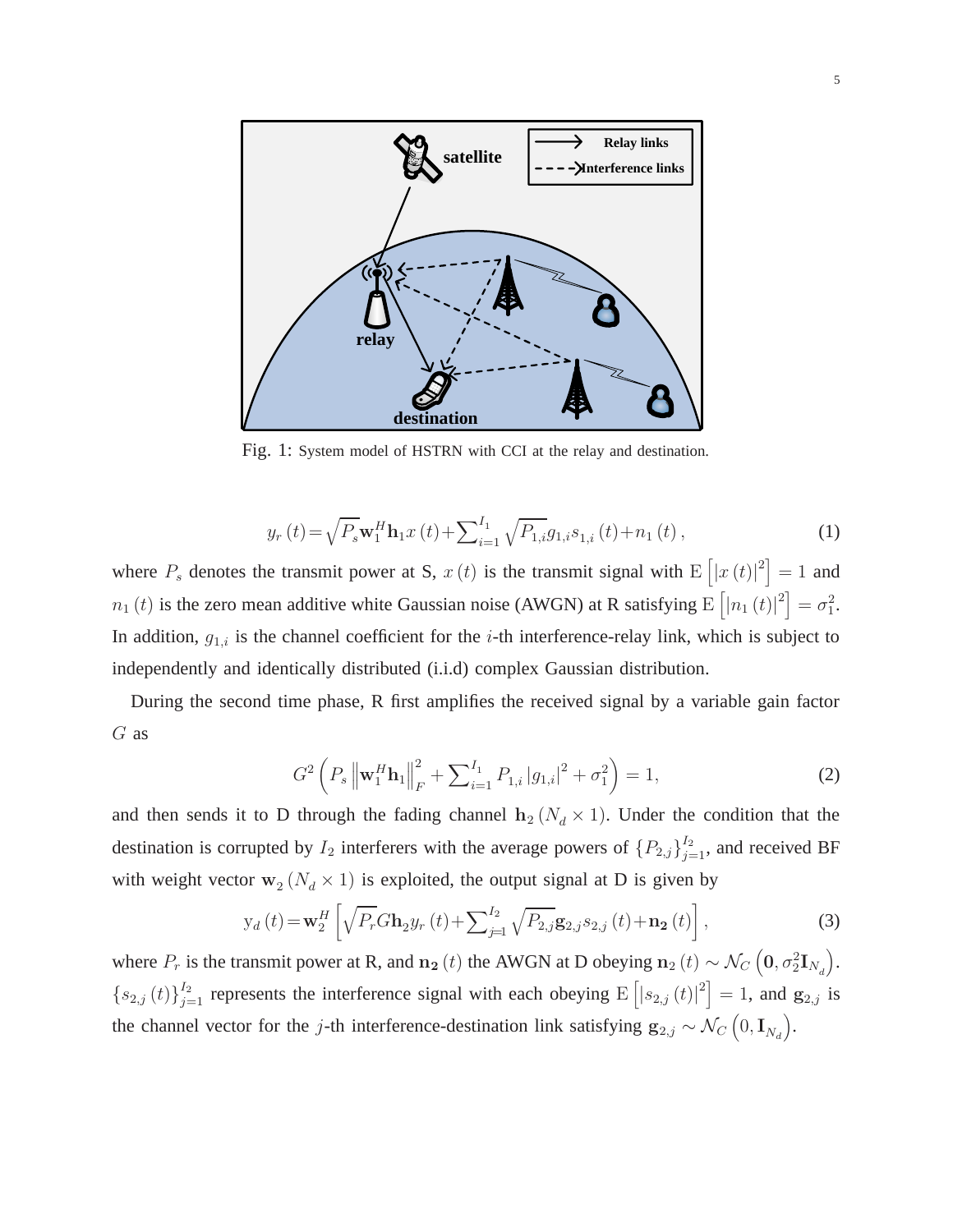Assuming that perfect CSI is available at either S or D, MRT and MRC can be adopted<sup>1</sup>, respectively, namely,  $\mathbf{w}_1 = \mathbf{h}_1 / ||\mathbf{h}_1||_F$  and  $\mathbf{w}_2 = \mathbf{h}_2 / ||\mathbf{h}_2||_F$ . By using (1) and (2) for (3), after some algebraic manipulations, the output SINR at D can be expressed as

$$
\gamma_d = \frac{\gamma_1 \gamma_2}{\gamma_1 \left(\gamma_3 + 1\right) + \gamma_2 \left(\gamma_4 + 1\right) + \left(\gamma_3 + 1\right) \left(\gamma_4 + 1\right)} = \frac{\Gamma_1 \Gamma_2}{\Gamma_1 + \Gamma_2 + 1},\tag{4}
$$

where  $\Gamma_1 = \gamma_1/(\gamma_3 + 1)$  with  $\gamma_1 = P_s \|\mathbf{h}_1\|_F^2$  $\frac{2}{F}\Big/ \sigma_1^2 \ \stackrel{\Delta}{=}\ \bar{\gamma}_1 \, \|\mathbf{h}_1\|_F^2$  $P_F^2$  and  $\gamma_3 = \sum_{i=1}^{I_1} P_{1,i} |g_{1,i}|$  $^{2}/\sigma_{1}^{2} \triangleq$  $\sum_{i=1}^{I_1} \bar{\gamma}_{3,i} \Big| g_{1,i} \Big|$  $\int_{0}^{2}$ ,  $\Gamma_2 = \gamma_2/(\gamma_4 + 1)$  with  $\gamma_2 = P_r \left\| \mathbf{h}_2 \right\|_F^2$  $\frac{2}{F}\Big/ \sigma_2^2 \overset{\Delta}{=}\bar{\gamma}_2 \, \big\| \mathbf{h}_2 \big\|_F^2$  $\sum_{j=1}^{2} P_{2,j} \left\| \mathbf{w}_{2}^{H} \mathbf{g}_{2,j} \right\|$ 2 F  $\sqrt{\sigma_2^2}$  $\triangleq \sum_{j=1}^{I_2} \bar\gamma_{4,j} \left\| \mathbf{w}^H_2 \mathbf{g}_{2,j} \right\|$ 2 F. Here,  $\bar{\gamma}_1$ ,  $\bar{\gamma}_2$ ,  $\bar{\gamma}_3$ , and  $\bar{\gamma}_{4,j}$  denote the average SNRs of each link.

In order to analyze the performance of a HSTRN, we first introduce some known results about the statistical properties of wireless fading channels, and then provide detailed derivation of the theoretical formulas of the ergodic capacity, OP, and ASER of the considered system.

#### III. PRELIMINARY RESULTS

Satellite-terrestrial links are usually modeled by composite fading distributions to describe more accurately the amplitude fluctuation of the signal envelope [18]. Although some mathematical models, such as Loo, Barts-Stutzman, and Karasawa *et al.*, have been presented to describe the satellite channel, the Shadowed-Rician model proposed in [28] is a popular one, which provides a significantly less computational burden than other channel models. The channel vector  $h_1$  with i.i.d Shadowed-Rician fading distribution is described as  $h_1 = \bar{h}_1 + \tilde{h}_1$ , where the LOS component  $\bar{h}_1$  can be modeled as i.i.d Nakagami-m random variables and the entries of scattering component  $\tilde{h}_1$  follow the i.i.d Rayleigh fading distribution [28]. According to [29], by using the inverse Laplace transformation of the MGF, a well-approximated expression for the probability density function (PDF) and cumulative distributiuon function (CDF) of  $\gamma_1 = \bar{\gamma}_1 \left\| \mathbf{h}_1 \right\|_F^2$ F are, respectively, given by

$$
f_{\gamma_1}(x) = \alpha^{N_s} \sum_{l=0}^{c} \begin{pmatrix} c \\ l \end{pmatrix} \beta^{c-l} \left( \frac{x^{d-l-1}}{\overline{\gamma}_1^{d-l} \Gamma(d-l)} {}_1F_1\left(d; d-l; -\frac{(\beta-\delta)x}{\overline{\gamma}_1}\right) \right)
$$

<sup>1</sup>In the presence of co-channel interference, the zero-forcing (ZF) or minimum mean-square error (MMSE) schemes may achieve a better performance. However, they require the CSI of the interfering links, which result in heavy implementation complexity. On the contrary, the MRC scheme adopted in this paper only requires the CSI of the satellite-relay link, which is easier to implement.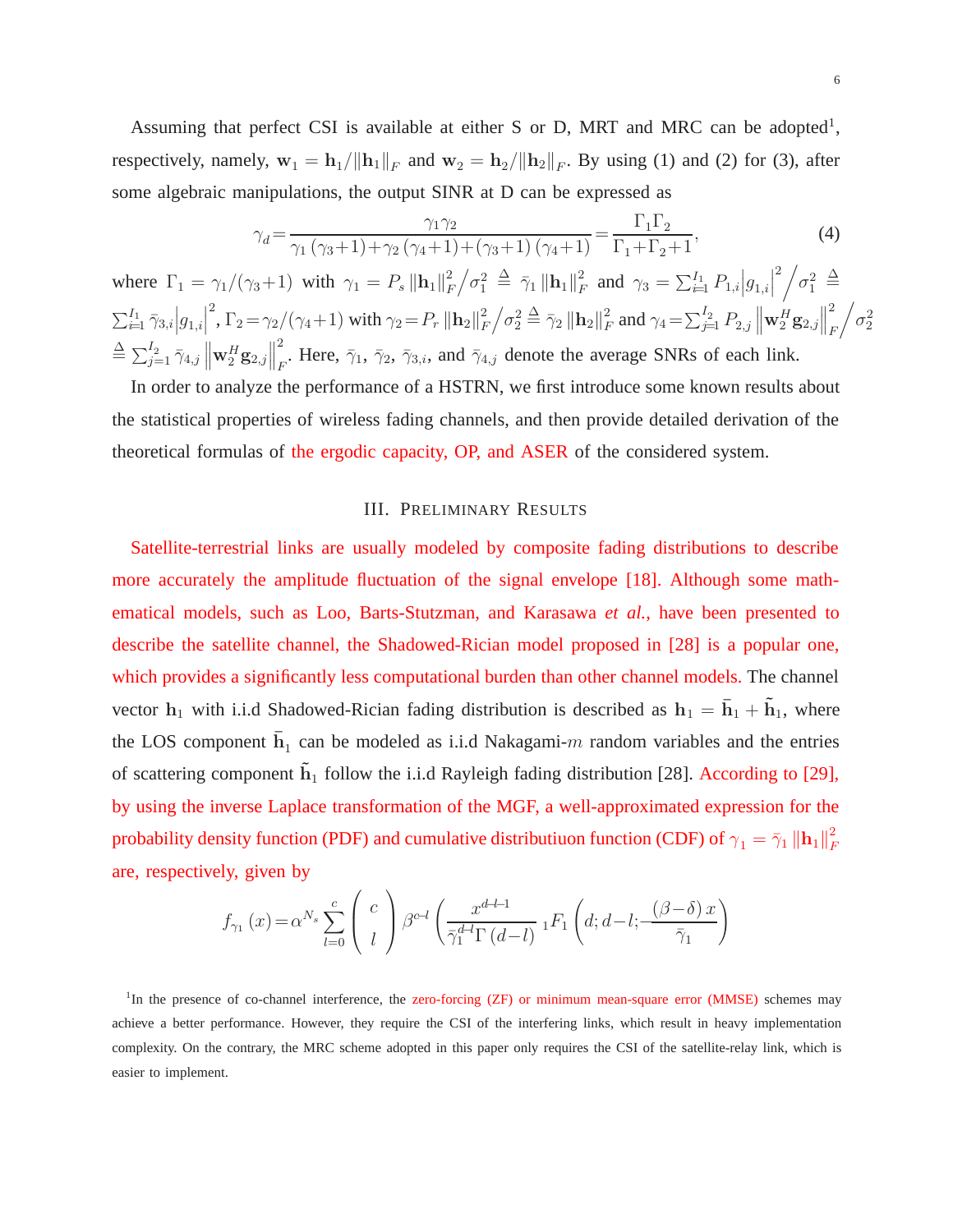$$
+\frac{\varepsilon \delta x^{d-l}}{\bar{\gamma}_1^{d-l+1} \Gamma(d-l+1)} {}_1F_1\left(d+1; d-l+1; -\frac{(\beta-\delta)x}{\bar{\gamma}_1}\right)\right),\tag{5}
$$

and

$$
F_{\gamma_1}(x) = \alpha^{N_s} \sum_{l=0}^{c} \binom{c}{l} \beta^{c-l} \left( \frac{(\beta - \delta)^{\frac{l-d-1}{2}}}{\bar{\gamma_1}^{d-l-1} \Gamma(d-l+1)} x^{\frac{d-l-1}{2}} e^{-\frac{\beta - \delta}{2\bar{\gamma}_1} x} M_{\frac{d+l-1}{2}, \frac{d-l}{2}} \left( \frac{\beta - \delta}{\bar{\gamma}_1} x z \right) + \frac{\varepsilon \delta (\beta - \delta)^{\frac{l-d}{2}}}{\bar{\gamma_1}^{d-l} \Gamma(d-l+2)} x^{\frac{d-l}{2}} e^{-\frac{\beta - \delta}{2\bar{\gamma}_1} x} M_{\frac{d+l}{2}, \frac{d-l+1}{2}} \left( \frac{\beta - \delta}{\bar{\gamma}_1} x z \right) \right), \tag{6}
$$

where  $\alpha = 2bm/(2bm+\Omega)^m/2b$ ,  $\beta = 1/2b$ ,  $\delta = \Omega/2b(2bm+\Omega)$  with  $\Omega$  being the average power of LOS component, 2b is the average power of multipath component and  $m_i$  is the Nakagami-m parameter ranging from 0 to  $\infty$ ,  $c = (d - N_s)^+$ ,  $\varepsilon = mN_s - d$ ,  $d = \max\{N_s, \lfloor mN_s \rfloor\}$ , where  $\lfloor z \rfloor$ is the largest integer not greater than z, and  $(z)^+$  indicates that if  $z < 0$ , then let  $z = 0$ .

Since R and D are two terrestrial nodes, the relay-destination link is often assumed to undergo Rayleigh or Nakagami- $m$  fading distribution distribution [8], [16], [25]. Without loss of generality, we consider the terrestrial link  $h_2$  follows the Rayleigh fading and, the PDF and CDF of  $\gamma_2 = \bar{\gamma}_2 \left\| \mathbf{h}_2 \right\|_F^2$  $\frac{2}{F}$  are given by [21]

$$
f_{\gamma_2}(x) = \frac{x^{N_d - 1}}{(N_d - 1)! \bar{\gamma}_2^{N_d}} e^{-\frac{x}{\bar{\gamma}_2}},\tag{7}
$$

and

$$
F_{\gamma_2}(x) = 1 - e^{-\frac{x}{\bar{\gamma}_2}} \sum_{i=0}^{N_d - 1} \frac{1}{i!} \left(\frac{x}{\bar{\gamma}_2}\right)^i.
$$
 (8)

Moreover, the PDF of  $\gamma_3 = \sum_{i=1}^{I_1} \bar{\gamma}_{3,i} \Big| g_{1,i} \Big|$  $\frac{2}{2}$  can be expressed as [21]

$$
f_{\gamma_3}(x) = \sum_{i=1}^{I_1} \frac{\rho_i}{\bar{\gamma}_{3,i}} e^{-\frac{x}{\bar{\gamma}_{3,i}}},\tag{9}
$$

with the coefficients  $\rho_i$  being given by

$$
\rho_i = \left[ \prod_{k=1, k \neq i}^{I_1} \frac{1}{(1 + s\bar{\gamma}_{3,k})} \right] \Big|_{s = -\bar{\gamma}_{3,i}}.
$$
\n(10)

According to [23], since each entry of  $g_{2,j}$  is i.i.d complex Gaussian Random Variable (RV), by defining  $f_j = \mathbf{w}_2^H \mathbf{g}_{2,j}$ , it can be easily shown that  $|f_j|^2$  follows the Rayleigh distribution. Thus, the PDF of  $\gamma_4 = \sum_{j=1}^{I_2} \bar{\gamma}_{4,j} \left\| \mathbf{w}_2^H \mathbf{g}_{2,j} \right\|$ 2  $\sum_{j=1}^{2} \bar{\gamma}_{4,j} |f_j|^2$  can be written as

$$
f_{\gamma_4}(x) = \sum_{j=1}^{I_2} \frac{\omega_j}{\bar{\gamma}_{4,j}} e^{-\frac{x}{\bar{\gamma}_{4,j}}},\tag{11}
$$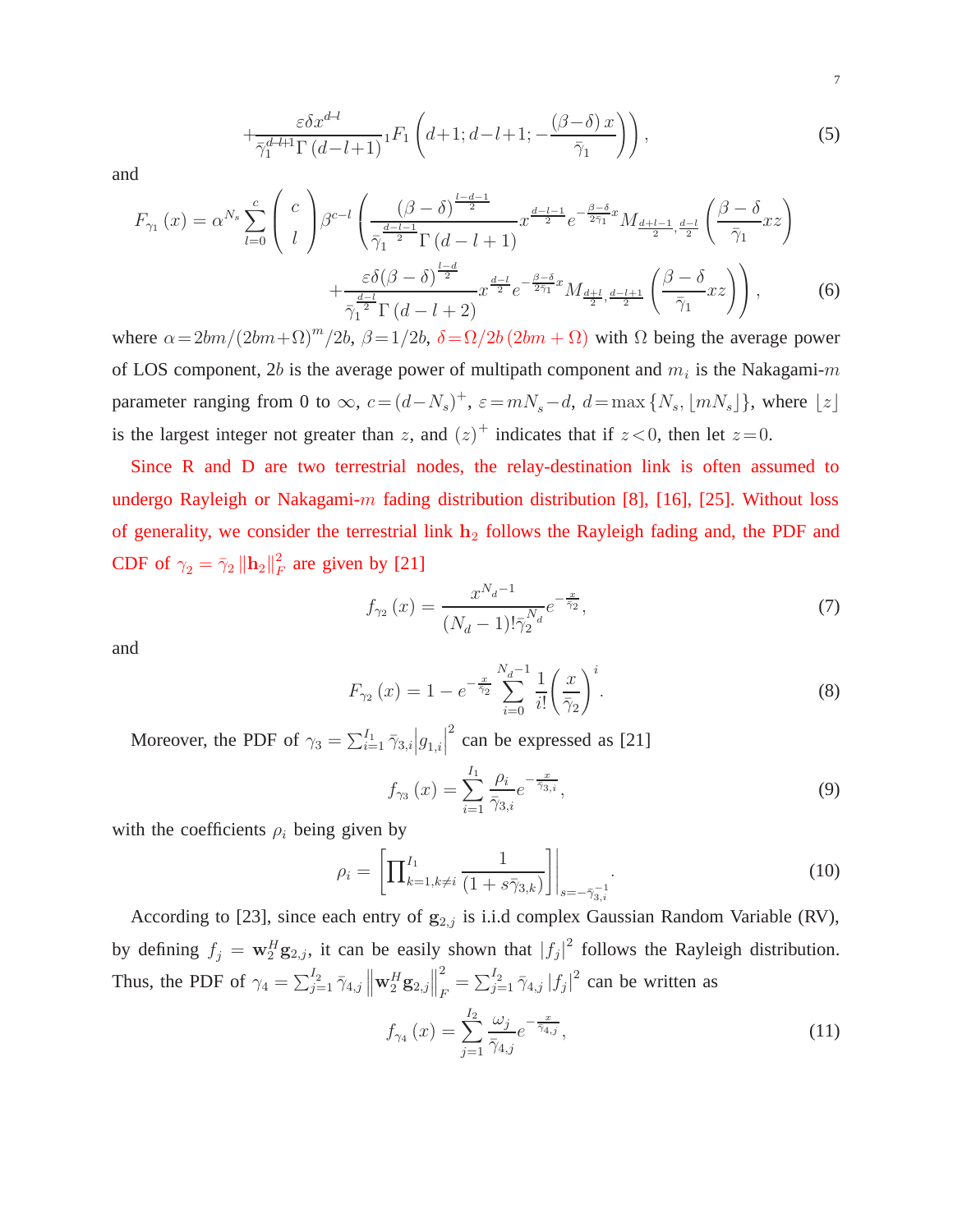where the coefficients  $\omega_j$  are given by

$$
\omega_j = \left[ \prod_{l=1, l \neq j}^{I_2} \frac{1}{(1 + s\bar{\gamma}_{4,l})} \right] \Big|_{s = -\bar{\gamma}_{4j}^{-1}}.
$$
\n(12)

#### IV. PERFORMANCE ANALYSIS

In this section, by using the method of Meijer-G functions, we derive analytical expression of the ergodic capacity, OP, and ASER of the considered HSTRN.

#### *A. Ergodic Capacity*

The average ergodic capacity is defined as the expected value of instantaneous mutual information of the end-to-end SINR, namely

$$
C_{erg} = \frac{1}{2}E\left[\log_2\left(1+\gamma_d\right)\right],\tag{13}
$$

where the coefficient  $1/2$  accounts for the fact that the entire communication occurs during two time phases. By substituting  $\gamma_d$  along with (4), (13) can be derived as

$$
C_{erg} = \frac{1}{2}E\left[\log_2\left(\frac{(1+\Gamma_1)(1+\Gamma_2)}{\Gamma_1+\Gamma_2+1}\right)\right] = \frac{1}{2}\sum_{i=1}^2E\left[\log_2\left(1+\Gamma_i\right)\right] - \frac{1}{2}E\left[\log_2\left(1+\Gamma_3\right)\right] = \sum_{i=1}^2C_i - C_3,
$$
\n(14)

where  $\Gamma_3 = \Gamma_1 + \Gamma_2$ , and  $C_i = (1/2) E [\log_2 (1 + \Gamma_i)]$   $(i = 1, 2, 3)$ . The key procedure to obtain (14) is to find the first two terms  $C_i$  ( $i = 1, 2$ ) and the third term  $C_3$ , respectively.

For  $i = 1, 2, C_i$  can be expressed in terms of the PDF of  $\Gamma_i$  as

$$
C_{i} = \frac{1}{2\ln 2} \int_{0}^{\infty} \ln (1+x) f_{\Gamma_{i}}(x) dx.
$$
 (15)

When the CCI dominates the noise, we can obtain the approximations  $\Gamma_1 = \gamma_1/(\gamma_3+1) \approx \gamma_1/\gamma_3$ and  $\Gamma_2 = \gamma_2/(\gamma_4 + 1) \approx \gamma_2/\gamma_4$  so that  $f_{\Gamma_i}(x)$   $(i = 1, 2)$  can be, respectively, approximated as

$$
f_{\Gamma_1}(x) \approx \int_0^\infty z f_{\gamma_1}(xz) f_{\gamma_3}(z) dz,
$$
 (16)

$$
f_{\Gamma_2}(x) \approx \int_0^\infty z f_{\gamma_2}(xz) f_{\gamma_4}(z) dz.
$$
 (17)

**Theorem 1.** *The closed-form expressions of*  $C_1$  *and*  $C_2$  *are given by (18) and (19), respectively.* 

$$
C_1 = \frac{\alpha^{N_s}}{2 \ln 2} \sum_{l=0}^{c} \binom{c}{l} \beta^{c-l} \sum_{i=1}^{I_1} \rho_i \left( \frac{\bar{\gamma}_{3,i}^{d-l}}{\bar{\gamma}_1^{d-l} \Gamma(d)} \mathbf{G}_{4,4}^{3,3} \left[ \frac{(\beta-\delta) \bar{\gamma}_{3,i}}{\bar{\gamma}_1} \middle| \frac{-d+l, 1-d,-d+l, 1-d+l}{0,-d+l, -d+l, 1-d+l} \right] \right)
$$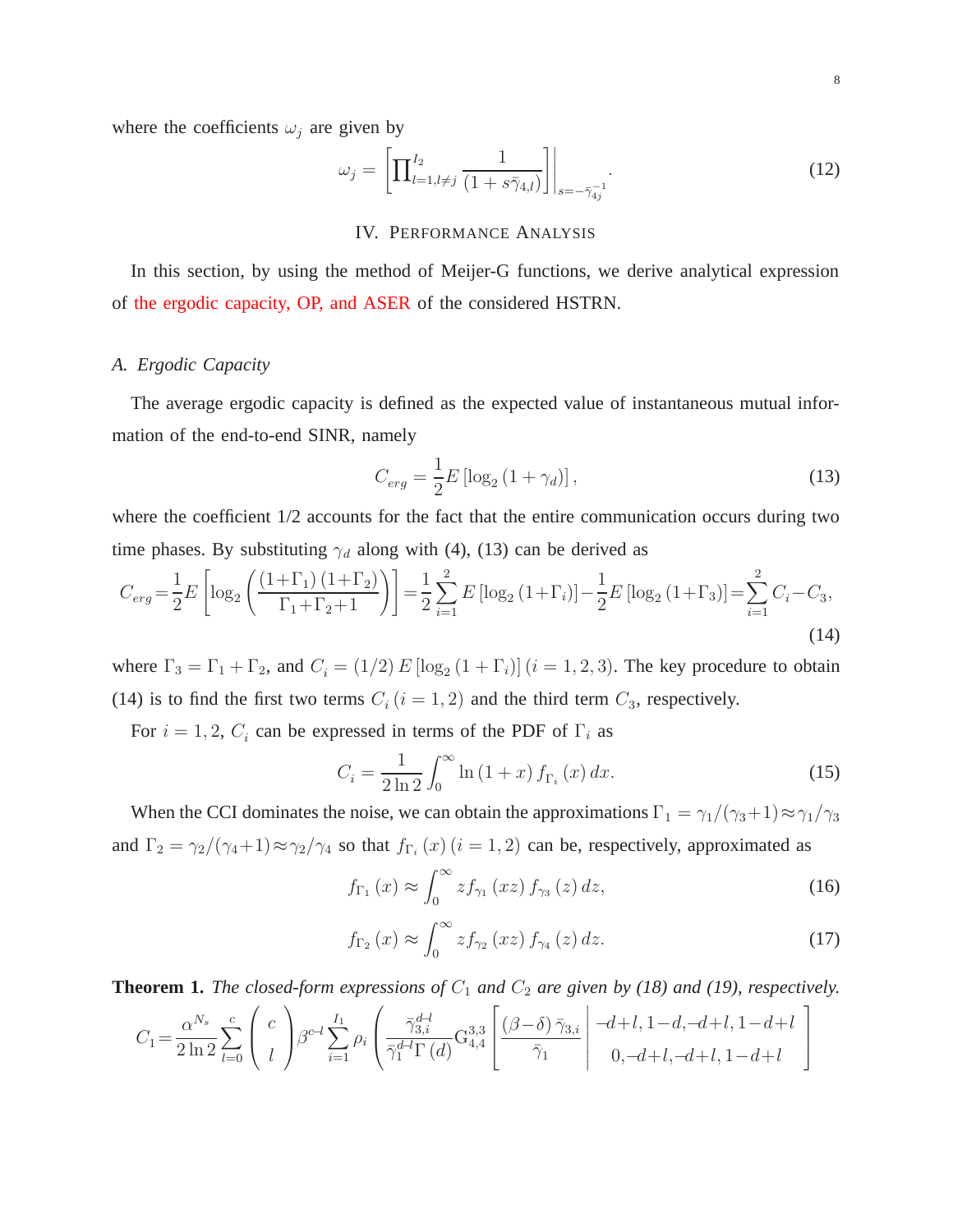$$
+\frac{\varepsilon\delta\bar{\gamma}_{3,i}^{d-l+1}}{\bar{\gamma}_1^{d-l+1}\Gamma(d+1)}\mathcal{G}_{4,4}^{3,3}\left[\frac{(\beta-\delta)\bar{\gamma}_{3,i}}{\bar{\gamma}_1}\bigg|\begin{array}{c}-d+l-1,-d,d+l-1,-d+l\\0,-d+l-1,-d+l-1,-d+l\end{array}\bigg]\right),\tag{18}
$$

$$
C_2 = \frac{1}{2 \ln 2 \left(N_d - 1\right)! \bar{\gamma}_2^{N_d}} \sum_{j=1}^{I_2} \omega_j \bar{\gamma}_{4,j}^{N_d} \mathbf{G}_{3,3}^{3,2} \left[ \frac{\bar{\gamma}_{4,j}}{\bar{\gamma}_2} \middle| \begin{array}{c} -N_d, -N_d, -N_d + 1\\ 0, -N_d, -N_d \end{array} \right],\tag{19}
$$

where  $G_{p,q}^{m,n}$   $[\cdot \,|\cdot]$  *is the Meijer-G functions with single variable.* 

*Proof.* See Appendix A.

Due to the fact that the closed-form PDF expression of  $\Gamma_3 = \Gamma_1 + \Gamma_2$  is mathematically intractable,  $C_3$  can not be calculated with the similar methods to  $C_1$  and  $C_2$ . By using the definition of MGF,  $M_{\Gamma_i}(s)$   $(i = 1, 2)$  can be expressed with respect to the PDF of  $\Gamma_i$  as

$$
M_{\Gamma_i}(s) = \mathcal{E}\left[e^{-s\Gamma_i}\right] = \int_0^\infty e^{-sx} f_{\Gamma_i}(x) \, dx. \tag{20}
$$

Then, according to [30],  $C_3$  in (14) is given by

$$
C_3 = \frac{1}{\ln 2} \int_0^\infty E i \, (-s) M_{\Gamma_3}^{(1)}(s) \, ds,\tag{21}
$$

where  $Ei(-s)$  is the exponential integral function [26],  $M_{\Gamma_3}^{(1)}$  $\Gamma_3^{(1)}(s)$  represents the first-order derivation of the MGF of  $\Gamma_3$  with  $M_{\Gamma_3}(s) = M_{\Gamma_1}(s) M_{\Gamma_2}(s)$ . Furthermore, using Meijer-G functions, the analytical expression of (21) can be obtained through Theorem 2.

**Theorem 2.** *The closed-form expression of*  $C_3$  *is given by (22) with*  $I(\cdot, \cdot, \cdot, \cdot)$  *and*  $J(\cdot, \cdot, \cdot, \cdot)$ *given by (23) and (24)*

$$
C_{3} = \frac{\alpha^{N_{s}}}{2 \ln 2} \sum_{l=0}^{c} \binom{c}{l} \beta^{c-l} \sum_{i=1}^{I_{1}} \rho_{i} \sum_{j=1}^{I_{2}} \frac{\omega_{j} \bar{\gamma}_{4,j}^{N_{d}}}{(N_{d}-1)! \bar{\gamma}_{2}^{N_{d}}} \left( \frac{\bar{\gamma}_{3,i}^{d-l}}{\Gamma(d) \bar{\gamma}_{1}^{d-l}} \left[ I(i,j,d,l) + J(i,j,d,l) \right] + \frac{\varepsilon \delta \bar{\gamma}_{3,i}^{d-l+1}}{\Gamma(d+1) \bar{\gamma}_{1}^{d-l+1}} \left[ I(i,j,d+1,l) + J(i,j,d+1,l) \right] \right), \tag{22}
$$

*where*

$$
I(i,j,d,l) = G_{2,[2:1],1,[3:2]}^{2,1,1,3,2} \left[ \begin{array}{c} -N_d - d + l, -N_d - d + l \\ \frac{\bar{\gamma}_1}{(\beta - \delta)\bar{\gamma}_3,i} \\ \frac{\bar{\gamma}_2}{\bar{\gamma}_{4,j}} \end{array} \right] \begin{array}{c} -N_d - d + l, -N_d - d + l \\ 1, d - l, 1 \\ -d + l - N_d \\ 1 + d - l, 1 + d - l, d, N_d, N_d + 1 \end{array} \right],
$$
(23)

 $\Box$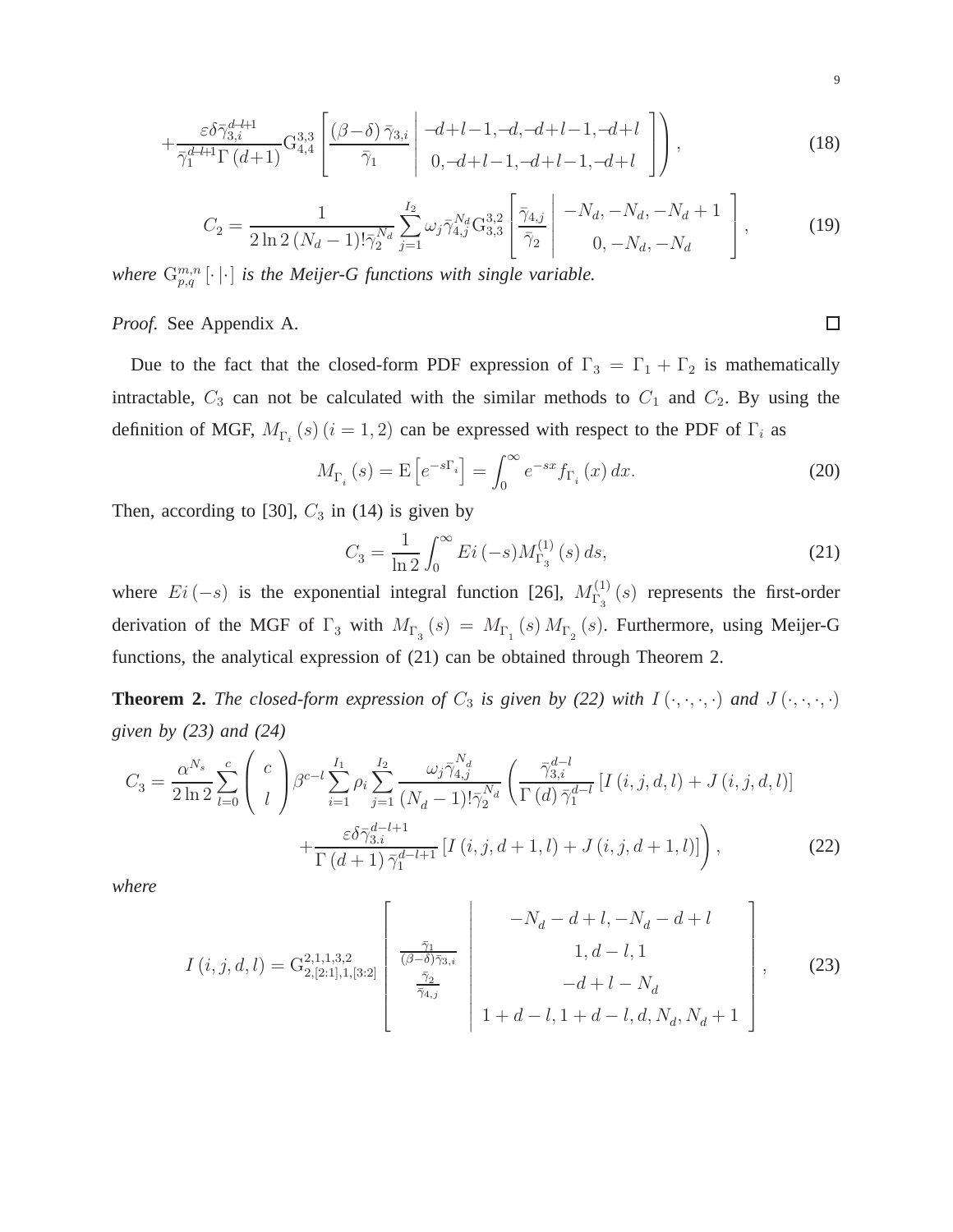$$
J(i,j,d,l) = G_{2,[2:1],1,[3:2]}^{2,1,1,3,2} \begin{bmatrix} \frac{\bar{\gamma}_1}{(\beta-\delta)\bar{\gamma}_{3,i}} \\ \frac{\bar{\gamma}_2}{\bar{\gamma}_{4,j}} \\ \frac{\bar{\gamma}_2}{\bar{\gamma}_{4,j}} \end{bmatrix} \begin{bmatrix} -N_d - d + l, -N_d - d + l \\ 1, d - l, 1 \\ -d + l - N_d \\ d - l, 1 + d - l, d, N_d + 1, N_d + 1 \end{bmatrix} .
$$
 (24)

with  $G_{2,[2:1],1,[3:2]}^{2,1,1,3,2}$  [ $\cdot$ ] *being the Meijer-G functions with two variables.* 

*Proof.* See Appendix B.

Finally, by substituting (18), (19) and (22) into (14), one can directly calculate the ergodic capacity of the considered hybrid network.

**Remark 1.** *Note that the Meijer-G function of single variable can be efficiently calculated by some computing softwares, such as Matlab and Mathematic, and the Meijer-G functions of two variables can be alternatively computed by using an efficient approach proposed in [31]-[32], thus our theoretical formula provides an efficient method to evaluate the performance of the HSTRNs.*

#### *B. Outage Probability*

The OP is an important quality-of-service (QoS) measure in wireless systems and is defined as the probability that the output instantaneous SNR  $\gamma_d$  falls below an acceptable SNR threshold  $\gamma_{th}$ , namely, [7]-[8]

$$
\Pr\left(\gamma_d \le \gamma_{th}\right) = F_{\gamma_d}\left(\gamma_{th}\right). \tag{25}
$$

The CDF  $F_{\gamma_d}(\gamma_{th})$  of  $\gamma_d$  in (4) is mathematically intractable. To overcome this problem, we consider the upper bound of the instantaneous end-to-end SINR in (4) as [23]

$$
\gamma_d \le \gamma_{up} = \min(\Gamma_1, \Gamma_2). \tag{26}
$$

Then, the CDF of  $\gamma_{up}$  can be obtained as

$$
F_{\gamma_{up}}(x) = 1 - [1 - F_{\Gamma_1}(x)][1 - F_{\Gamma_2}(x)], \qquad (27)
$$

where the CDFs,  $F_{\Gamma_1}(x)$  and  $F_{\Gamma_2}(x)$ , can be approximated as

$$
F_{\Gamma_1}(x) \approx \int_0^\infty F_{\gamma_1}(xz) f_{\gamma_3}(z) dz,
$$
\n(28)

$$
F_{\Gamma_2}\left(x\right) \approx \int_0^\infty F_{\gamma_2}\left(xz\right) f_{\gamma_4}\left(z\right) dz,\tag{29}
$$

 $\Box$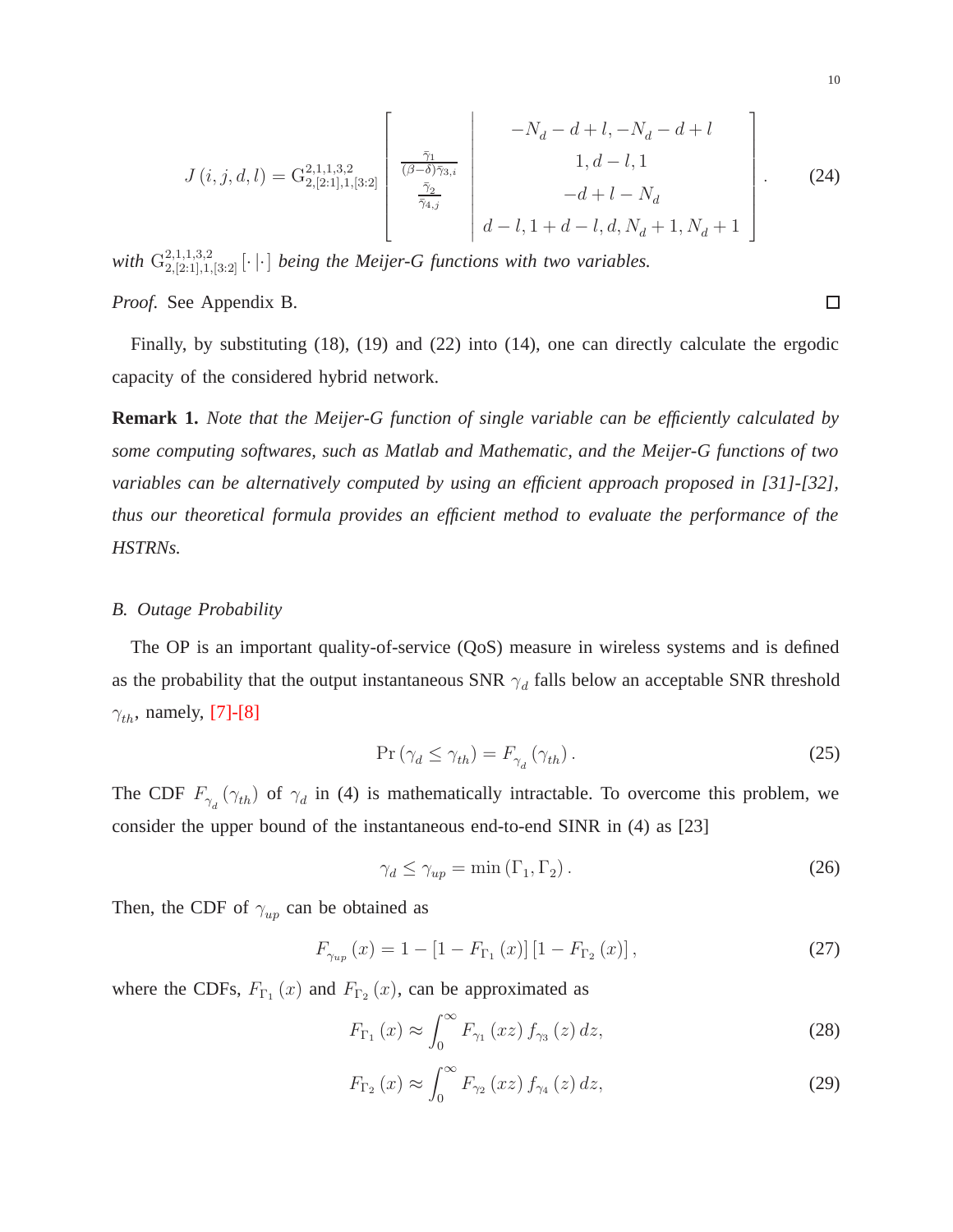By substituting (6) and (9) into (28),  $F_{\Gamma_1}(x)$  can be computed as

$$
F_{\Gamma_{1}}(x) = \alpha^{N_{s}} \sum_{l=0}^{c} \binom{c}{l} \beta^{c-l} \sum_{i=1}^{I_{1}} \frac{\rho_{i}}{\bar{\gamma}_{3,i}} \left( \frac{(\beta - \delta)^{\frac{l-d-1}{2}} x^{\frac{d-l-1}{2}}}{\bar{\gamma}_{1}^{2}} \frac{x^{\frac{d-l-1}{2}}}{\Gamma(d-l+1)} \right)
$$

$$
\times \int_{0}^{\infty} z^{\frac{d-l-1}{2}} e^{-\left(\frac{(\beta - \delta)x}{2\bar{\gamma}_{1}} + \frac{1}{\bar{\gamma}_{3,i}}\right)z} M_{\frac{d+l-1}{2}, \frac{d-l}{2}} \left( \frac{\beta - \delta}{\bar{\gamma}_{1}} x z \right) dz
$$

$$
+ \frac{\varepsilon \delta(\beta - \delta)^{\frac{l-d}{2}} x^{\frac{d-l}{2}}}{\bar{\gamma}_{1}^{2}} \Gamma(d-l+2) \int_{0}^{\infty} z^{\frac{d-l}{2}} e^{-\left(\frac{(\beta - \delta)x}{2\bar{\gamma}_{1}} + \frac{1}{\bar{\gamma}_{3,i}}\right)z} M_{\frac{d+l}{2}, \frac{d-l+1}{2}} \left( \frac{\beta - \delta}{\bar{\gamma}_{1}} x z \right) dz \right). \tag{30}
$$

Then, by utilizing [26, eq. (7.621.2)] and [33, eq. (10)], (30) can be obtained as

$$
F_{\Gamma_1}(x) = \alpha^{N_s} \sum_{l=0}^{c} \begin{pmatrix} c \\ l \end{pmatrix} \beta^{c-l} \sum_{i=1}^{I_1} \rho_i \left( \frac{1}{\Gamma(d)} \left( \frac{\bar{\gamma}_{3,i} x}{\bar{\gamma}_1} \right)^{d-l} G_{1,1}^{1,1} \left[ \frac{(\beta - \delta) \bar{\gamma}_{3,i}}{\bar{\gamma}_1} x \right] \begin{pmatrix} 1 - d \\ 0 \end{pmatrix} \right)
$$

$$
+ \frac{\varepsilon \delta (\beta - \delta)}{\Gamma(d+1)} \left( \frac{\bar{\gamma}_{3,i} x}{\bar{\gamma}_1} \right)^{d-l+1} G_{1,1}^{1,1} \left[ \frac{(\beta - \delta) \bar{\gamma}_{3,i}}{\bar{\gamma}_1} x \right] \begin{pmatrix} -d \\ 0 \end{pmatrix} .
$$
 (31)

Similarly, by substituting (8) and (11) into (29) yields

$$
F_{\Gamma_2}(x) = 1 - \sum_{i=0}^{N_d - 1} \frac{1}{i!} \left(\frac{x}{\bar{\gamma}_2}\right)^i \sum_{j=1}^{I_2} \frac{\omega_j}{\bar{\gamma}_{4,j}} \int_0^\infty z^i e^{-\left(\frac{x}{\bar{\gamma}_2} + \frac{1}{\bar{\gamma}_{4,j}}\right)z} dz.
$$
 (32)

Thus, with the help of [26, eq. (3.351.3)] and [33, eq. (10)],  $F_{\Gamma_2}(x)$  can be calculated as

$$
F_{\Gamma_2}(x) = 1 - \sum_{i=0}^{N_d - 1} \frac{1}{i!} \left(\frac{x}{\bar{\gamma}_2}\right)^i \sum_{j=1}^{I_2} \omega_j \bar{\gamma}_{4,j}^i \mathbf{G}_{1,1}^{1,1} \left[\frac{\bar{\gamma}_{4,j} x}{\bar{\gamma}_2} \middle| \begin{array}{c} -i\\ 0 \end{array} \right].
$$
 (33)

Finally, by substituting (31) and (33) into (27), after some algebraic manipulations,  $F_{\gamma_{up}}(x)$ can be expressed as

$$
F_{\gamma_{up}}(x) = 1 - \sum_{k=0}^{N_d-1} \frac{1}{k!} \left(\frac{x}{\bar{\gamma}_2}\right)^k \sum_{j=1}^{I_2} \omega_j \bar{\gamma}_{4,j}^i \mathbf{G}_{1,1}^{1,1} \left[\frac{\bar{\gamma}_{4,j}x}{\bar{\gamma}_2}\right] - k \quad \text{and} \quad -k \sum_{k=0}^{N} \left(\begin{array}{c} c \\ l \end{array}\right) \beta^{c-l} \sum_{i=1}^{I_1} \rho_i \sum_{i=0}^{N_d-1} \frac{1}{i!} \left(\frac{x}{\bar{\gamma}_2}\right)^k
$$
\n
$$
\times \sum_{j=1}^{I_2} \rho_j \bar{\gamma}_{4,j}^i \mathbf{G}_{1,1}^{1,1} \left[\frac{\bar{\gamma}_{4,j}x}{\bar{\gamma}_2}\right] - k \quad \text{and} \quad \left(\frac{1}{\Gamma(d)} \left(\frac{\bar{\gamma}_{3,i}x}{\bar{\gamma}_1}\right)^{d-l} \mathbf{G}_{1,1}^{1,1} \left[\frac{(\beta-\delta)\bar{\gamma}_{3,i}}{\bar{\gamma}_1}x\right] \begin{array}{c} 1-d \\ 0 \end{array}\right]
$$
\n
$$
+ \frac{\varepsilon \delta (\beta-\delta)}{\Gamma(d+1)} \left(\frac{\bar{\gamma}_{3,i}x}{\bar{\gamma}_1}\right)^{d-l+1} \mathbf{G}_{1,1}^{1,1} \left[\frac{(\beta-\delta)\bar{\gamma}_{3,i}}{\bar{\gamma}_1}x\right] - d \quad \text{and} \quad \left(\frac{34}{\bar{\gamma}_1}\right)
$$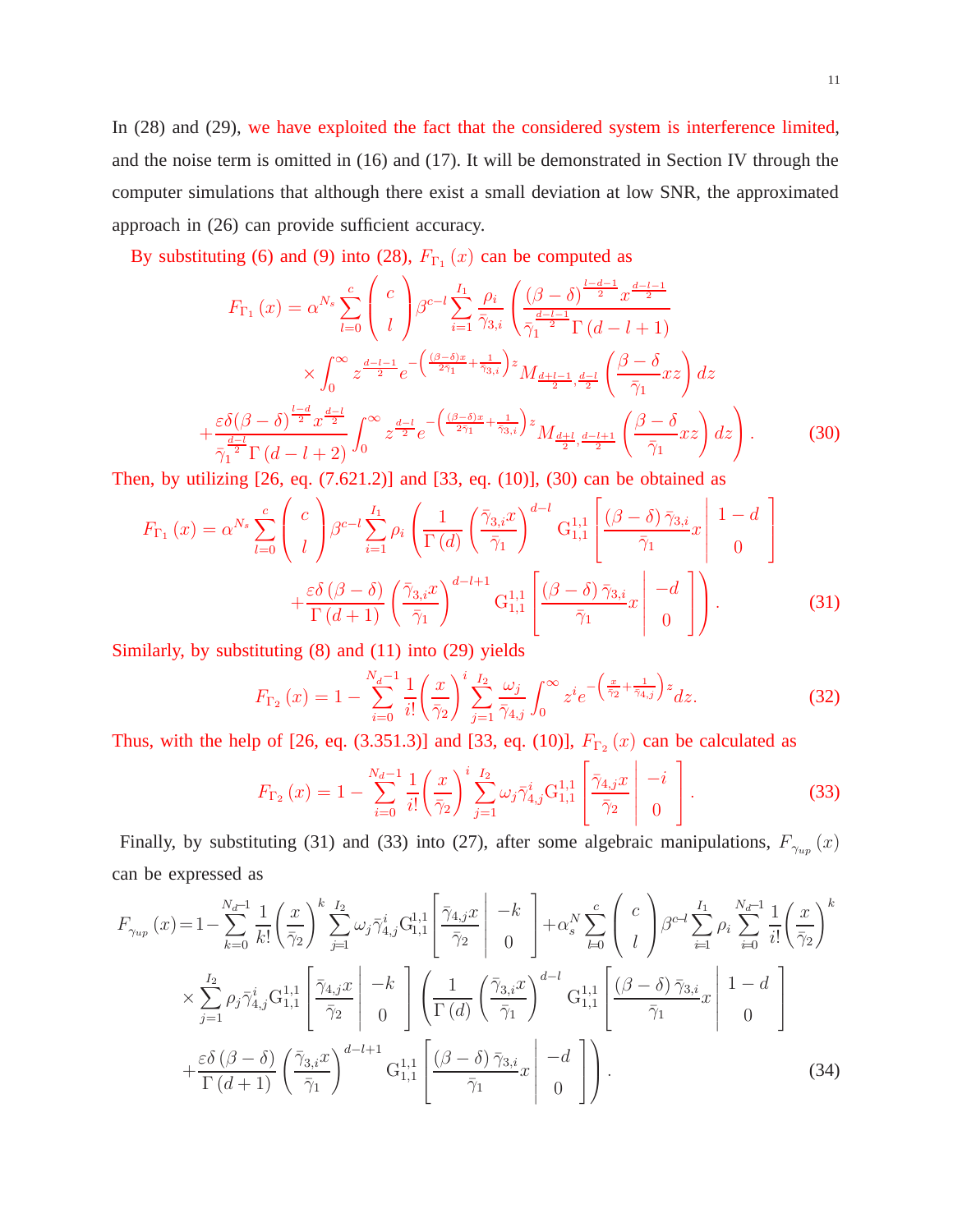To this end, by replacing x with  $\gamma_{th}$  in (34), it is straightforward to calculate the approximated yet accurate OP of the considered HSTRH in the presence of CCIs.

#### *C. Average Symbol Error Rate*

According to [34], by using the MGF, the ASER expression of wireless systems over fading channels can be expressed as

$$
P_e = \sum \int_0^\theta a M_{\gamma_d} \left(\frac{b}{\sin^2 \phi}\right) d\phi,\tag{35}
$$

where a, b and  $\theta$  are the modulation specific parameters, such as  $(a = 1, b = 1)$  for binary phase shift keying (BPSK),  $(a = 2, b = \sin^2(\pi/M))$  for M-ary phase shift keying (M-PSK) ( $M \ge 4$ ), and  $(a = 2(M - 1)/M, b = 3/(M^2 - 1))$  for M-ary pulse amplitude modulation (M-PAM).

Using (34) and (21),  $M_{\gamma d} (x)$  can be computed as [36]

$$
M_{\gamma_d}(s) \approx \int_0^\infty s e^{-sx} F_{\gamma_{up}}(x) dx
$$
  
\n
$$
= 1 - s \sum_{k=0}^{N_d - 1} \frac{1}{k! \bar{\gamma}_2^k} \sum_{j=1}^{I_2} \omega_j \bar{\gamma}_{4,j}^k \underbrace{\int_0^\infty x^k e^{-sx} G_{1,1}^{1,1} \left[ \frac{\bar{\gamma}_{4,j} x}{\bar{\gamma}_2} \right] - k}_{I_1} dx
$$
  
\n
$$
+ s \alpha^{N_s} \sum_{l=0}^c \left( \frac{c}{l} \right) \beta^{c-l} \sum_{i=1}^{I_1} \rho_i \sum_{k=0}^{N_d - 1} \frac{1}{k! \bar{\gamma}_2^k} \sum_{j=1}^{I_2} \omega_j \bar{\gamma}_{4,j}^k
$$
  
\n
$$
\times \left( \frac{1}{\Gamma(d)} \left( \frac{\bar{\gamma}_{3,i}}{\bar{\gamma}_1} \right)^{d-l} \underbrace{\int_0^\infty x^{d-l+k} e^{-sx} G_{1,1}^{1,1} \left[ \frac{\bar{\gamma}_{4,j} x}{\bar{\gamma}_2} \right] - k}_{I_2} \right) G_{1,1}^{1,1} \left[ \frac{(\beta - \delta) \bar{\gamma}_{3,i}}{\bar{\gamma}_1} x \right] \left[ 1 - d \right] dx
$$
  
\n
$$
+ \frac{\varepsilon \delta (\beta - \delta)}{\Gamma(d+1)} \left( \frac{\bar{\gamma}_{3,i}}{\bar{\gamma}_1} \right)^{d+l+1} \underbrace{\int_0^\infty x^{d-l+k+1} e^{-sx} G_{1,1}^{1,1} \left[ \frac{\bar{\gamma}_{4,j} x}{\bar{\gamma}_2} \right] - k}{ \underbrace{\int_0^\infty x^{d-l+k+1} e^{-sx} G_{1,1}^{1,1} \left[ \frac{\bar{\gamma}_{4,j} x}{\bar{\gamma}_2} \right] - k}_{I_3} G_{1,1}^{1,1} \left[ \frac{(\beta - \delta) \bar{\gamma}_{3,i}}{\bar{\gamma}_1} x \right] - d \left[ \frac{ds}{\gamma_1} \right].
$$
 (36)

As for the first integral  $I_1$ , by using [26, eq. (7.813.1)], it can be written as

$$
I_1 = s^{-k-2} \mathcal{G}_{2,1}^{1,2} \left[ \frac{\bar{\gamma}_{4,j}}{\bar{\gamma}_2 s} \middle| \begin{array}{c} -k-1, -k\\ 0 \end{array} \right]. \tag{37}
$$

Then, to solve the other two integrals  $I_2$  and  $I_3$ , we express the exponential function in terms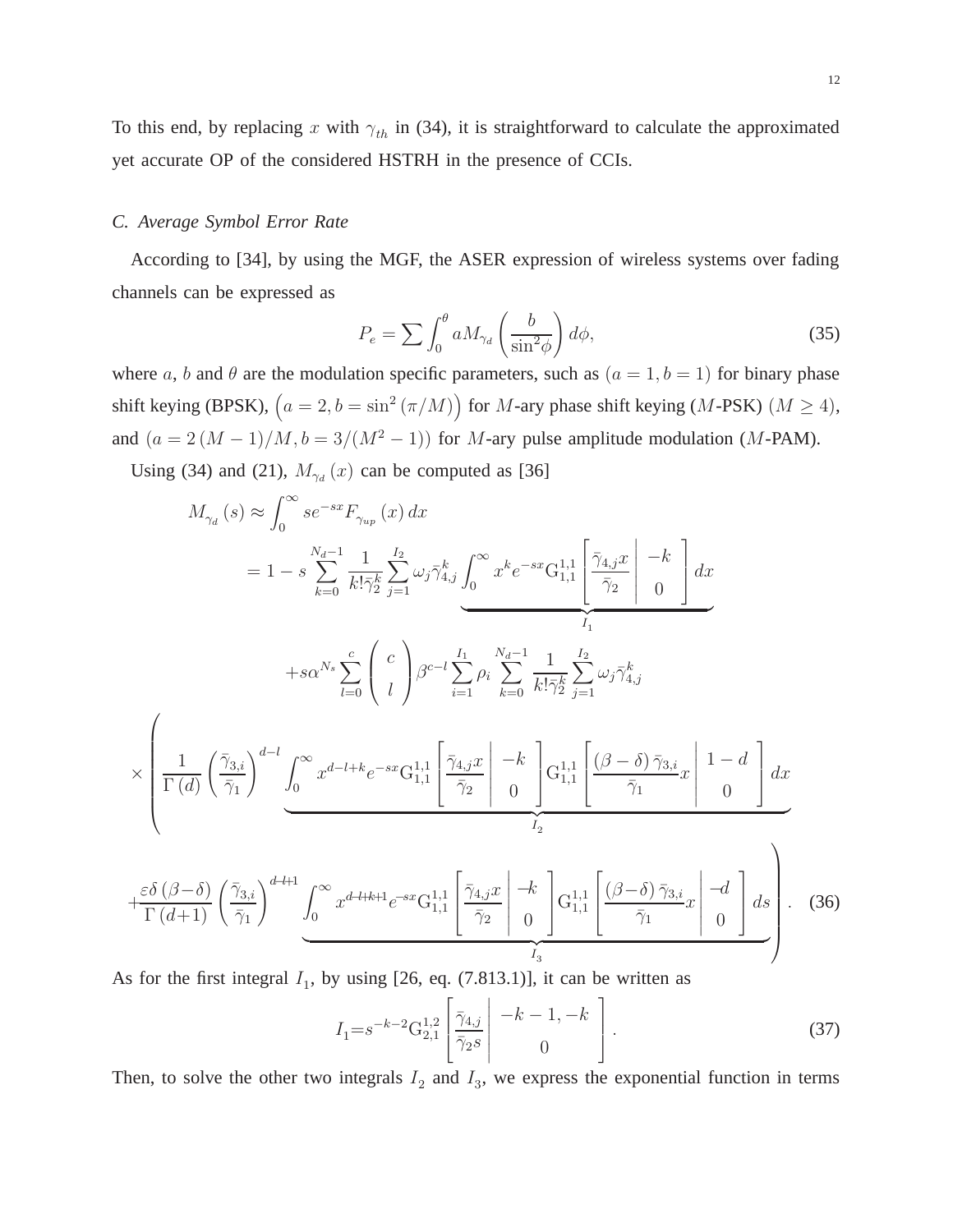of Meijer-G function as [33, eq. (11)]

$$
e^{-sx} = G_{0,1}^{1,0} \left[ sx \mid - \right] \tag{38}
$$

By substituting (38) into  $I_2$  and  $I_3$ , and applying the identity in [27, eq. (3.1)], we have

$$
I_2 = s^{-d+l-k-1} L(i, j, d, l, k),
$$
\n(39)

and

$$
I_3 = s^{-d+l-k-2} L(i, j, d+1, l, k), \tag{40}
$$

where

$$
L(i,j,d,l,k) = G_{1,[1:1],0,[1:1]}^{1,1,1,1,1} \begin{bmatrix} \frac{\bar{\gamma}_1}{(\beta - \delta)\bar{\gamma}_{3,i}} \\ \frac{\bar{\gamma}_2}{\bar{\gamma}_{4,j}} \\ \frac{\bar{\gamma}_2}{\bar{\gamma}_{4,j}} \end{bmatrix} \begin{bmatrix} d-l+k+1 \\ -d+1;-k \\ -;- \\ 0,0 \end{bmatrix} . \tag{41}
$$

By using  $I_1$ ,  $I_2$  and  $I_3$  into (36), the analytical expression of  $M_{\gamma_d}$  can be obtained as

$$
M_{\gamma_d}(s) \approx 1 - \sum_{k=0}^{N_d-1} \frac{s^{-k-1}}{k! \bar{\gamma}_2^k} \sum_{j=1}^{I_2} \omega_j \bar{\gamma}_{4,j}^k G_{2,1}^{1,2} \left[ \frac{\bar{\gamma}_{4,j}}{\bar{\gamma}_2 s} \middle| \frac{-k-1, -k}{0} \right] + \alpha^{N_s} \sum_{l=0}^c \binom{c}{l} \beta^{c-l} \sum_{i=1}^{I_1} \rho_i
$$
  
 
$$
\times \sum_{k=0}^{N_d-1} \frac{1}{k! \bar{\gamma}_2^k} \sum_{j=1}^{I_2} \omega_j \bar{\gamma}_{4,j}^k \left( \frac{s^{-d+l-k}}{\Gamma(d)} \left( \frac{\bar{\gamma}_{3,i}}{\bar{\gamma}_1} \right)^{d-l} L(i, j, d, l, k) + \frac{\varepsilon \delta (\beta - \delta) s^{-d+l-k-1}}{\Gamma(d+1)} \left( \frac{\bar{\gamma}_{3,i}}{\bar{\gamma}_1} \right)^{d-l+1} L(i, j, d+1, l, k) \right). \tag{42}
$$

In what follows, we provide an approximate yet accurate ASER expressions in terms of three commonly used modulation formats, namely, M-PAM, M-PSK, and M-ary quadrature amplitude modulation (M-QAM),

First of all, for the M-PAM modulation signals, the ASER can be calculated as [34]

$$
P_{M-\text{PAM}} \approx 2\left(\frac{M-1}{\pi M}\right) \int_0^{\pi/2} M_{\gamma_d} \left(\frac{3}{\left(M^2-1\right) \sin^2\phi}\right) d\phi. \tag{43}
$$

Although the ASER of the considered network can be computed by substituting (42) into (43), it requires a numerical integration. To solve this problem, by using [35, eq. (3), eq. (14)], an alternative method is given by

$$
P_{M-\text{PAM}} \approx \frac{2\left(M-1\right)}{M} \left[\frac{1}{12} M_{\gamma_d} \left(\frac{3}{M^2-1}\right) + \frac{1}{4} M_{\gamma_d} \left(\frac{4}{M^2-1}\right)\right].\tag{44}
$$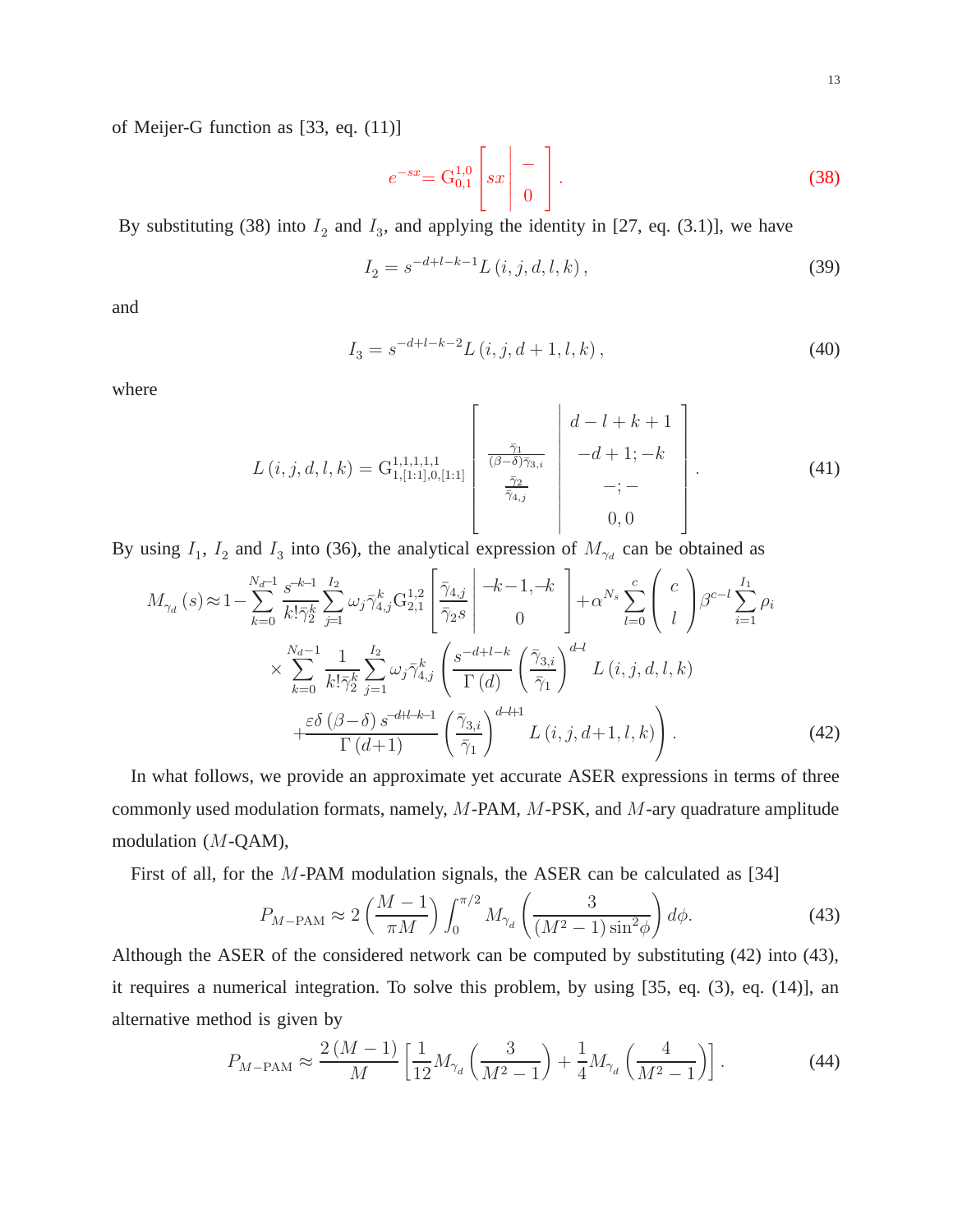For M-PSK modulation signals, the ASER can be obtained as [34]

$$
P_{M-\text{PSK}} = \frac{1}{\pi} \int_0^{(M-1)\pi/M} M_{\gamma_d} \left( \frac{\sin^2\left(\pi/M\right)}{\sin^2\phi} \right) d\phi,\tag{45}
$$

which can be approximated as

$$
P_{M-\text{PSK}} \approx \left(\frac{M-1}{2M} - \frac{1}{6}\right) M_{\gamma_d} \left(\sin^2\left(\frac{\pi}{M}\right)\right) + \frac{1}{4} M_{\gamma_d} \left(\frac{4}{3} \sin^2\left(\frac{\pi}{M}\right)\right) + \left(\frac{M-1}{2M} - \frac{1}{4}\right) M_{\gamma_d} \left(\frac{\sin^2\left(\pi/M\right)}{\sin^2\left(\left(M-1\right)\pi/M\right)}\right). \tag{46}
$$

For a square M-QAM modulation signal, since it can be considered as two independent  $\sqrt{M}$ -PAM signals, its ASER can be evaluated as [34]

$$
P_{M-\text{QAM}} = \frac{4}{\pi} \left( 1 - \frac{1}{\sqrt{M}} \right) \int_0^{\pi/2} M_{\gamma_d} \left( \frac{3}{(M-1)\sin^2 \phi} \right) d\phi
$$
  
 
$$
+ \frac{4}{\pi} \left( 1 - \frac{1}{\sqrt{M}} \right)^2 \int_0^{\pi/4} M_{\gamma_d} \left( \frac{3}{(M-1)\sin^2 \phi} \right) d\phi.
$$
 (47)

Following a similar derivation to (44) and (46), the approximate expression of  $P_{M-QAM}$  can be calculated as

$$
P_{M-\text{QAM}} \approx \left(\frac{1}{\sqrt{M}} - \frac{1}{M}\right) \left(\frac{1}{3} M_{\gamma_d} \left(\frac{3}{M-1}\right) + M_{\gamma_d} \left(\frac{4}{M-1}\right)\right)
$$

$$
+ \frac{1}{2} \left(1 - \frac{1}{\sqrt{M}}\right)^2 \left(M_{\gamma_d} \left(\frac{6}{M-1}\right) - M_{\gamma_d} \left(\frac{3}{M-1}\right)\right). \tag{48}
$$

**Remark 2.** *It should be pointed out that although the approximate formulas are derived to calculate the ASER performance of the HSTRNs with various modulation formats, computer simulations in Section IV will demonstrate that the proposed method can provide satisfied accuracy.*

#### *D. Asymptotic Analysis at High SNR*

In this section, we provide the asymptotic analysis at high SNR in terms of diversity order and array gain to gain further insights into the considered network.

First of all, inspired by [14] and [29], by using the the series representation of Meijer-G function as [37, eq. (9.303)]

$$
G_{p,q}^{m,n}\left[x \mid a_1, \ldots, a_p \atop b_1, \ldots, b_q\right] = \sum_{h=1}^m \frac{\prod_{j=1, j \neq h}^m \Gamma(b_j - b_h) \prod_{j=1}^n \Gamma(1 - b_h - a_j)}{\prod_{j=m+1}^q \Gamma(1 + b_h - b_j) \prod_{j=n+1}^p \Gamma(a_j - b_h)} x^{b_h}
$$
  

$$
\times_p F_q\left(1 + b_h - a_1, \ldots, 1 + b_h - a_p; 1 + b_h - b_1, \ldots, 1 + b_h - b_q; (-1)^{p-m-n} x\right), \qquad (49)
$$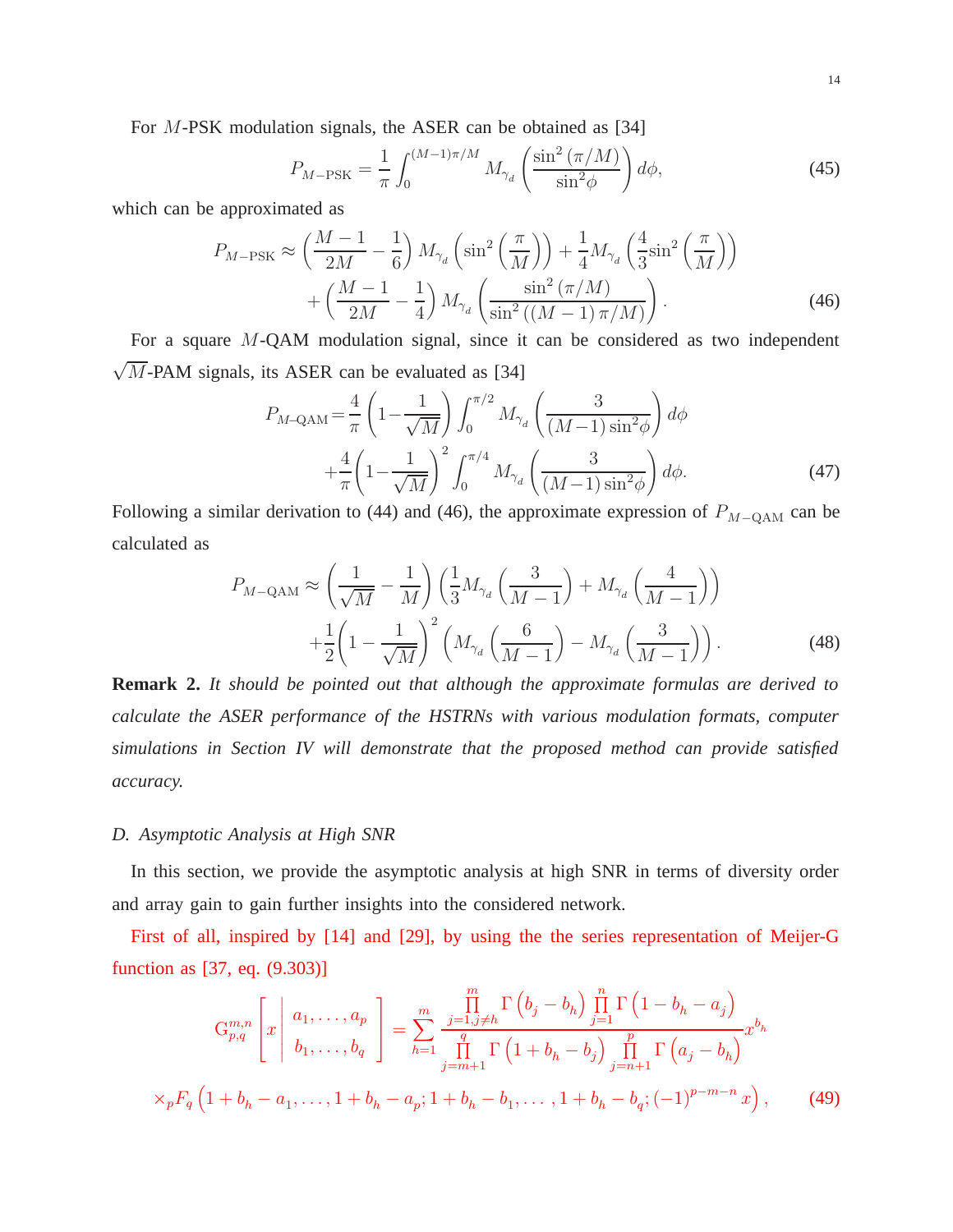where in the case of  $x \to 0$ ,  ${}_{p}F_{q}$  (; ;) has the property as [38]

$$
{}_{p}F_{q}\left(a_{1},\ldots,a_{p};b_{1},\ldots,b_{q};x\right)\to 1,
$$
\n
$$
(50)
$$

the asymptotic CDF of  $\Gamma_1$  can be expressed as

$$
F_{\Gamma_1}^{\infty}(x) = \alpha^{N_s} \sum_{l=0}^{c} \binom{c}{l} \beta^{c-l} \sum_{i=1}^{I_1} \eta_i \left(\frac{\bar{\gamma}_{3,i} x}{\bar{\gamma}_1}\right)^{d-l}.
$$
 (51)

Considering that asymptotic performance of  $F_{\Gamma_1}^{\infty}(x)$  is determined by the lowest terms of  $\bar{\gamma}_1$  at high SNR, we let  $l = c$  in (51), and further obtain

$$
F_{\Gamma_1}^{\infty}(x) = \alpha^{N_s} \sum_{i=1}^{I_1} \rho_i \left(\frac{\bar{\gamma}_{3,i} x}{\bar{\gamma}_1}\right)^{N_s} + O\left(x^{N_s+1}\right),\tag{52}
$$

where  $O(\cdot)$  stands for higher order terms. Meanwhile, as for  $F_{\gamma_2}^{\infty}(x)$ , by applying the Maclaurin series representation of exponential function to (8), one can obtain

$$
F_{\gamma_2}^{\infty}(x) = \frac{1}{N_d!} \left(\frac{x}{\bar{\gamma}_2}\right)^{N_d} + O\left(x^{N_d+1}\right). \tag{53}
$$

Hence, by using (53) and (11) along with [26, eq. (3.351.3)], the CDF of  $\Gamma_2$  in (29) at high SNR is given by

$$
F_{\Gamma_2}^{\infty}(x) = \frac{1}{\bar{\gamma}_2^{N_d}} \sum_{j=1}^{I_2} \omega_j \bar{\gamma}_{4,j}^{N_d} x^{N_d} + O\left(x^{N_d+1}\right). \tag{54}
$$

Finally, substituting (52) and (54) into (27) yields the  $F^{\infty}_{\gamma_{up}}(x)$  as

$$
F_{\gamma_{up}}^{\infty}(x) = \begin{cases} \alpha^{N_s} \sum_{i=1}^{I_1} \rho_i \left(\frac{\bar{\gamma}_{3,i}}{\bar{\gamma}_1}\right)^{N_s} x^{N_s}, & N_s < N_d\\ \left[\alpha^{N_{eq}} \sum_{i=1}^{I_1} \rho_i \left(\frac{\bar{\gamma}_{3,i}}{\bar{\gamma}_1}\right)^{N_{eq}} + \sum_{j=1}^{I_2} \omega_j \left(\frac{\bar{\gamma}_{4,j}}{\bar{\gamma}_2}\right)^{N_d}\right] x^{N_{eq}}, & N_s = N_d = N_{eq} \end{cases} (55)
$$
\n
$$
\sum_{j=1}^{I_2} \omega_j \left(\frac{\bar{\gamma}_{4,j}}{\bar{\gamma}_2}\right)^{N_d}, & N_s > N_d
$$

In what follows, we consider the asymptotic behavior of ASER in high SNR regime. To this end, we first denote  $\bar{\gamma}_1 = \eta_1 \bar{\gamma}$  and  $\bar{\gamma}_2 = \eta_2 \bar{\gamma}$ , and substitute (55) into (21). After some necessary mathematical manipulation, one can obtain

$$
M_{\gamma_{up}}^{\infty}(s) = \begin{cases} \alpha^{N_s} \sum_{i=1}^{I_1} \rho_i \left(\frac{\bar{\gamma}_{3,i}}{\eta_1}\right)^{N_s} \frac{1}{(\bar{\gamma}_s)^{N_s}}, & N_s < N_d\\ \left[\alpha^{N_{eq}} \sum_{i=1}^{I_1} \rho_i \left(\frac{\bar{\gamma}_{3,i}}{\eta_1}\right)^{N_{eq}} + \sum_{j=1}^{I_2} \omega_j \left(\frac{\bar{\gamma}_{4,j}}{\eta_2}\right)^{N_{eq}} \right] \frac{1}{(\bar{\gamma}_s)^{N_{eq}}}, & N_s = N_d = N_{eq} \quad .\\ \sum_{j=1}^{I_2} \omega_j \left(\frac{\bar{\gamma}_{4,j}}{\eta_2}\right)^{N_d} \frac{1}{(\bar{\gamma}_s)^{N_d}}, & N_d > N_s \end{cases} \tag{56}
$$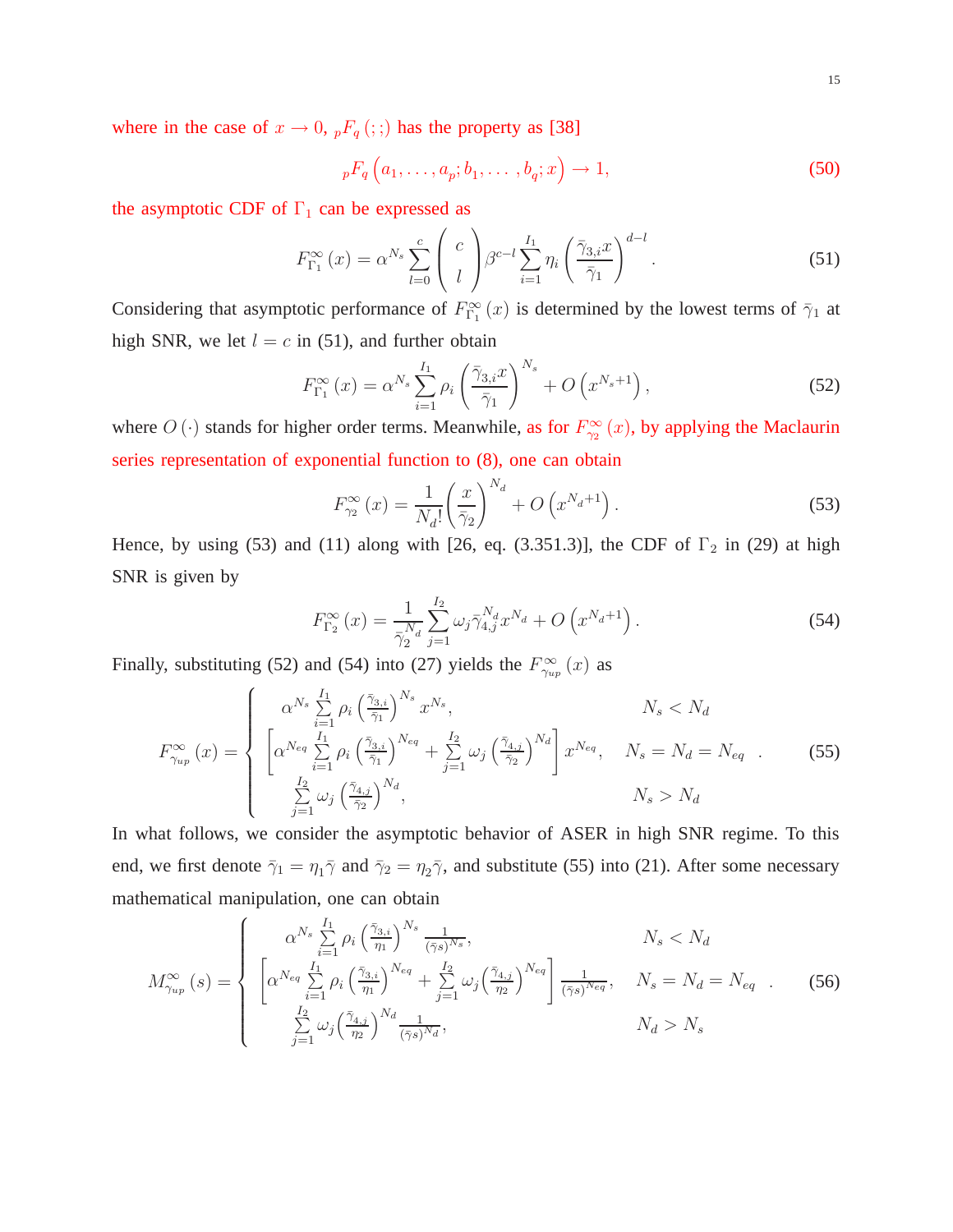Then, by employing (56) into (35), the asymptotic ASER expression with respect to the diversity order and array gain can be obtained as

$$
P_s^{\infty} = (G_a \bar{\gamma})^{-G_d} + O\left(\bar{\gamma}^{-\left(G_d + 1\right)}\right),\tag{57}
$$

where the diversity order and array gain are given by

$$
G_d = \min\left(N_s, N_d\right),\tag{58}
$$

and

$$
G_{a} = \begin{cases} \n\Xi(a,b,\theta) \alpha^{N_{s}} \sum_{i=1}^{I_{1}} \rho_{i} \left(\frac{\bar{\gamma}_{3,i}}{\eta_{1}}\right)^{N_{s}}, & N_{s} < N_{d} \\ \n\Xi(a,b,\theta) \left[ \alpha^{N_{eq}} \sum_{i=1}^{I_{1}} \rho_{i} \left(\frac{\bar{\gamma}_{3,i}}{\eta_{1}}\right)^{N_{eq}} + \frac{1}{N_{eq}! \eta_{2}^{N_{eq}}} \right], & N_{s} = N_{d} = N_{eq} , \\ \n\Xi(a,b,\theta) \sum_{j=1}^{I_{2}} \omega_{j} \left(\frac{\bar{\gamma}_{4,j}}{\eta_{2}}\right)^{N_{d}}, & N_{d} < N_{s} \n\end{cases}
$$
\n(59)

where  $\Xi(a, b, \theta)$  is determined by the modulation formats, which will be described as follows. *1) M-PAM*: In the case of M-PAM modulation,  $E(a, b, \theta)$  can be written as

$$
\Xi(a,b,\theta) = \frac{2\left(M-1\right)/\pi M}{\left(3/(M^2-1)\right)^{2G_d}} \int\limits_0^{\pi/2} (\sin\phi)^{2G_d} d\phi. \tag{60}
$$

By using [26, eq. (3.621.3)] and [38, eq. (6.1.49)], (60) can be rewritten as

$$
\Xi(a,b,\theta) = \frac{2(M-1)/\pi M}{\left(3/(M^2-1)\right)^{2G_d}} \frac{\sqrt{\pi}\Gamma\left(G_d+1/2\right)}{2\Gamma\left(G_d\right)}.
$$
\n(61)

*2) M-PSK:* For the *M-PSK* modulation,  $E(a, b, \theta)$  can be expressed as

$$
\Xi\left(a,b,\theta\right) = \frac{1}{\left(\sin\left(\pi/M\right)\right)^{2G_d}} \int_0^{\pi-\pi/M} \left(\sin\phi\right)^{2G_d} d\phi. \tag{62}
$$

Applying [26, eq. (3.621.3)] and [38, eq. (6.1.49)] along with the symmetry and periodicity of the sine function, we can obtain

$$
\Xi(a,b,\theta) = \frac{1}{(\sin(\pi/M))^{2N}} \left( \int_0^{\pi/2} (\sin\phi)^{2G_d} d\phi + \int_{\pi/M}^{\pi/2} (\sin\phi)^{2G_d} d\phi \right)
$$

$$
= \frac{1}{\pi \sin^{2G_d}(\pi/M)} \left( \frac{\sqrt{\pi} \Gamma (G_d + 1/2)}{2 \Gamma (G_d)} + \cos\left(\frac{\pi}{M}\right) {}_2F_1\left(\frac{1}{2}, -G_d - \frac{1}{2}; \frac{3}{2}; \cos^2\left(\frac{\pi}{M}\right) \right) \right), \quad (63)
$$

where  ${}_2F_1(a, b; c; z)$  denotes the Gauss hypergeometric function [26].

*3) M-QAM:* Similar to the procedures in deriving (63),  $\Xi(a, b, \theta)$  for M-QAM modulation is given by

$$
\Xi(a,b,\theta) = \frac{4}{\pi} \left( \frac{1}{\sqrt{M}} - \frac{1}{M} \right) \left( \frac{M-1}{3} \right)^{2G_d} \int_0^{\pi/2} (\sin \phi)^{2G_d} d\phi
$$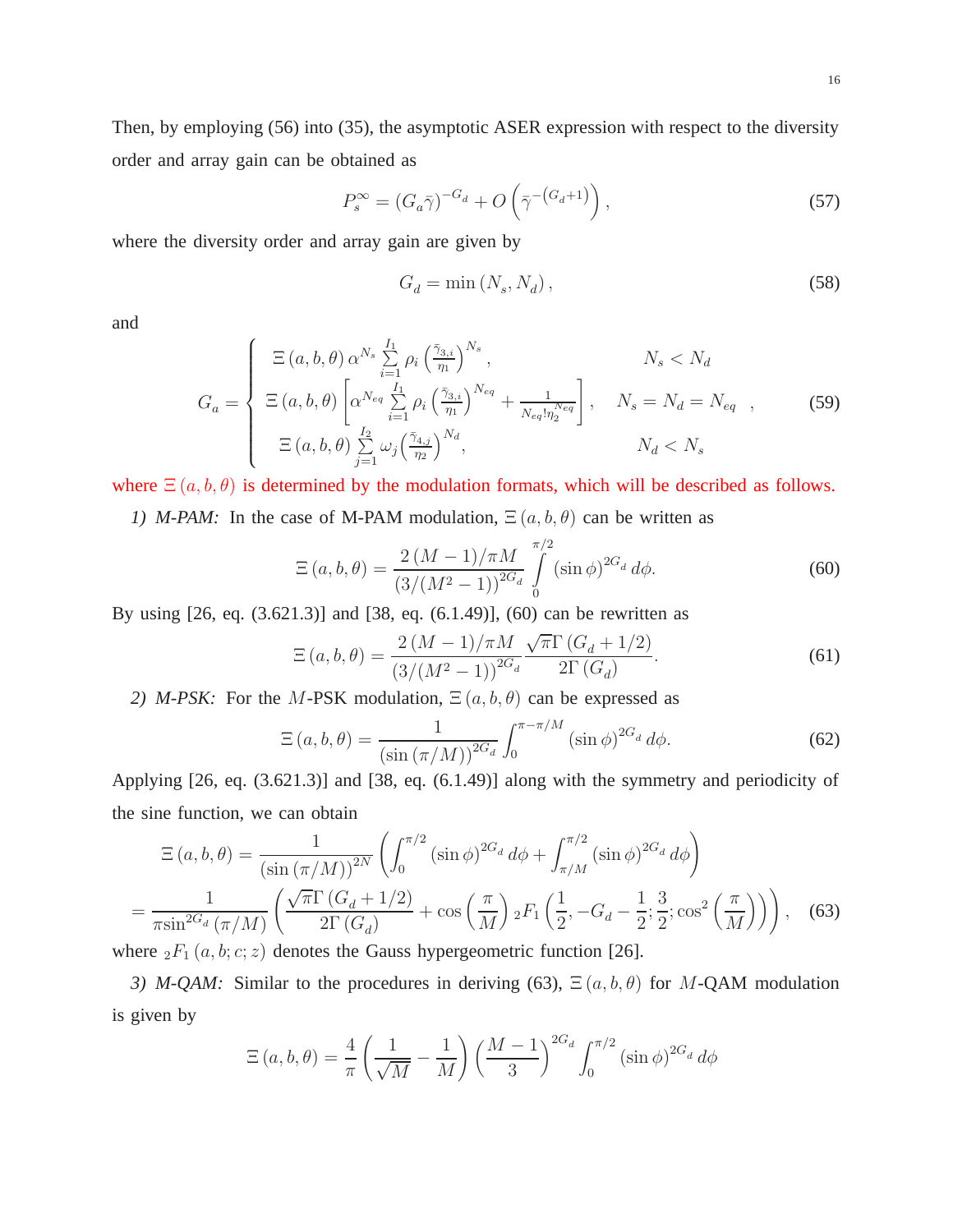$$
+\frac{4}{\pi} \left(1 - \frac{1}{\sqrt{M}}\right)^2 \left(\frac{M-1}{3}\right)^{2G_d} \int_{\pi/4}^{\pi/2} (\sin \phi)^{2G_d} d\phi
$$
  

$$
= \frac{4}{\pi} \left(\frac{1}{\sqrt{M}} - \frac{1}{M}\right) \left(\frac{M-1}{3}\right)^{2G_d} \frac{\sqrt{\pi} \Gamma (G_d + 1/2)}{2 \Gamma (G_d)}
$$
  

$$
+\frac{4}{\pi} \left(1 - \frac{1}{\sqrt{M}}\right)^2 \left(\frac{M-1}{3}\right)^{2G_d} + \frac{\sqrt{2}}{2} {}_2F_1 \left(\frac{1}{2}, -G_d - \frac{1}{2}; \frac{3}{2}; \frac{1}{2}\right).
$$
 (64)

**Remark 3.** *It is revealed in (58) that the maximal achievable diversity order of the considered HSTRN equals the minimal number of the antennas deployed at the source and destination. Moreover, it can also be observed from (59) that although the CCIs do not affect the system diversity order, they do degrade the performance of HSTRN through reducing the array gain.*

#### V. NUMERICAL RESULTS

This section presents computer simulations to confirm the validity of the presented analytical results and investigates the impact of the system parameters on the performance of the considered HSTRN. In the simulation, the satellite-relay link is subject to Shadowed-Rician fading with channel parameters shown in Table I, and the relay-destination link follows Rayleigh fading distribution. Similar to most of the related works, we consider  $\eta_1 = \eta_2 = 1$ , namely,  $\overline{\gamma}_1 = \overline{\gamma}_2 = \overline{\gamma}$ , and equal total CCI power at the relay and destination, namely,  $\sum_{i=1}^{I_1} \bar{\gamma}_{3,i} = \sum_{j=1}^{I_2} \bar{\gamma}_{4,j} = \bar{\gamma}_{tot}$ . In addition, the label  $(N_s, N_d)$  denotes the number of antennas at the source and destination, respectively, and all the simulations are obtained by performing  $10<sup>7</sup>$  channel realizations.

Fig. 2 shows the ergodic capacity of the HSTRN for different antenna configurations, where the satellite-relay link undergoes the average shadowing (AS) and  $I_1 = I_2 = 1$  with  $\bar{\gamma}_{tot} = 1$ dB. It can be seen from Fig. 2 that the proposed analytical results are in good agreement with the simulation results, implying the proposed expressions can accurately evaluate the ergodic capacity of the considered system. Meanwhile, as we expect, the ergodic capacity improves with the increase of number of antennas, demonstrating the benefits of employing multiple antennas and beamforming in HSTRNs. For example, the antenna configuration with  $(N_s, N_d) = (4, 4)$  can achieve a capacity enhancement of approximate 1bits/s/Hz in comparison with  $(N_s, N_d) = (2, 2)$ at  $\bar{\gamma}$  = 30dB. In addition, Fig. 3 shows the impact of different CCI powers on the ergodic capacity of the HSTRN for the other fading cases, namely, frequent heavy shadowing (FHS) and infrequent light shadowing (ILS). Here, we assume  $(N_s, N_d) = (4, 4)$ ,  $\bar{\gamma}_{tot} = \{-\infty, 1, 3\}$ dB with  $\bar{\gamma}_{tot} = -\infty$ dB denote the case of no CCI, and  $I_1 = I_2 = 2$  with  $\bar{\gamma}_{3,1} = 2\bar{\gamma}_{3,2}$  and  $\bar{\gamma}_{4,1} = 2\bar{\gamma}_{4,2}$ .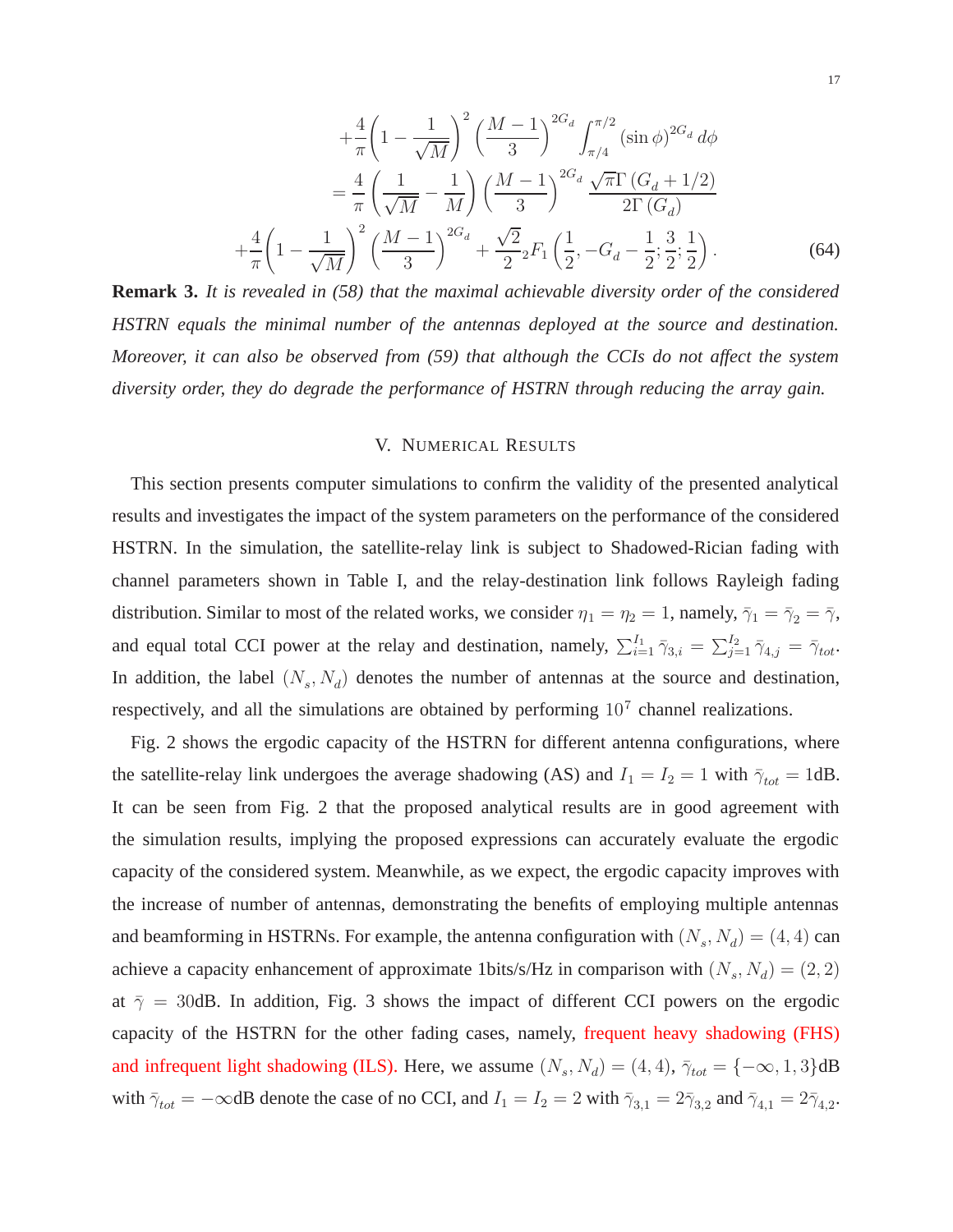| Shadowing                        |       | m     |                       |
|----------------------------------|-------|-------|-----------------------|
| Frequent heavy shadowing (FHS)   | 0.063 | 0.739 | $8.97 \times 10^{-4}$ |
| Average shadowing (AS)           | 0.126 | 10.1  | 0.835                 |
| Infrequent light shadowing (ILS) | 0.158 | 19.4  | 179                   |

TABLE I: LMS Channel Parameters [4]



Fig. 2: Ergodic capacity versus  $\bar{\gamma}$  for various antenna configurations.

It can be seen from Fig. 3 that for both the FHS and ILS scenarios, the increase of the CCI powers cause noticeable degradation on the system capacity. However, as the CCI power increases, the capacity gap between FHS and ILS becomes smaller, which indicates that in the presence of strong interference, the ergodic capacity is not sensitive to the shadowing conditions.

Fig. 4 illustrates the OP of HSTRN with different antenna configurations for the threshold  $\gamma_{th}$  = 3dB and  $I_1 = I_2 = 1$  with  $\bar{\gamma}_{tot}$  = 1dB. The curves of the analytical OP and that of asymptotic OP are calculated by (34) and (55), respectively. As illustrated, an excellent agreement between the simulation and analytical results can be seen, and the analytical curve is sufficiently tight across the entire SNR range of interest, while the asymptotic curves match well with the exact curves at high SNR. In addition, increasing the number of antennas at the source and/or destination significantly degrades the system OP. Moreover, it can be clearly seen that the achievable diversity order of the considered system equals to the minimal antenna number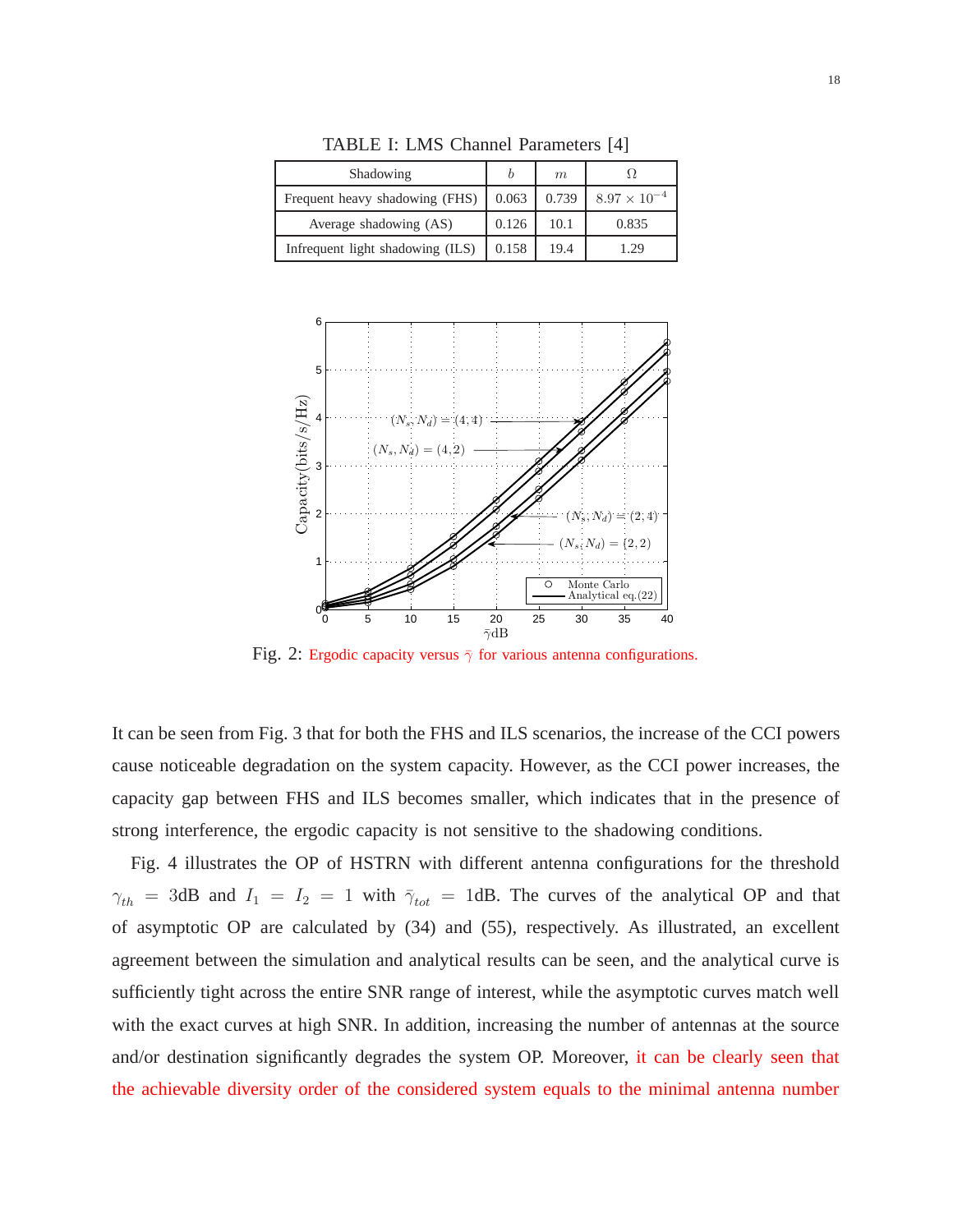

Fig. 3: Ergodic capacity versus  $\bar{\gamma}$  for various CCI powers.



Fig. 4: Outage probability of HSTRN for different antenna configurations.

deployed at source and destination, or mathematically,  $\min(N_s, N_d)$ . For example, the diversity order is two for the configurations  $(N_s, N_d) = (4, 2)$  and  $(N_s, N_d) = (2, 4)$ , and four for the configuration  $(N_s, N_d) = (4, 4)$ .

Fig. 5 depicts the ASER of HSTRN with different antenna configurations for BPSK and 8PSK modulation schemes. As seen from the figure, the analytical ASER curves are very closed to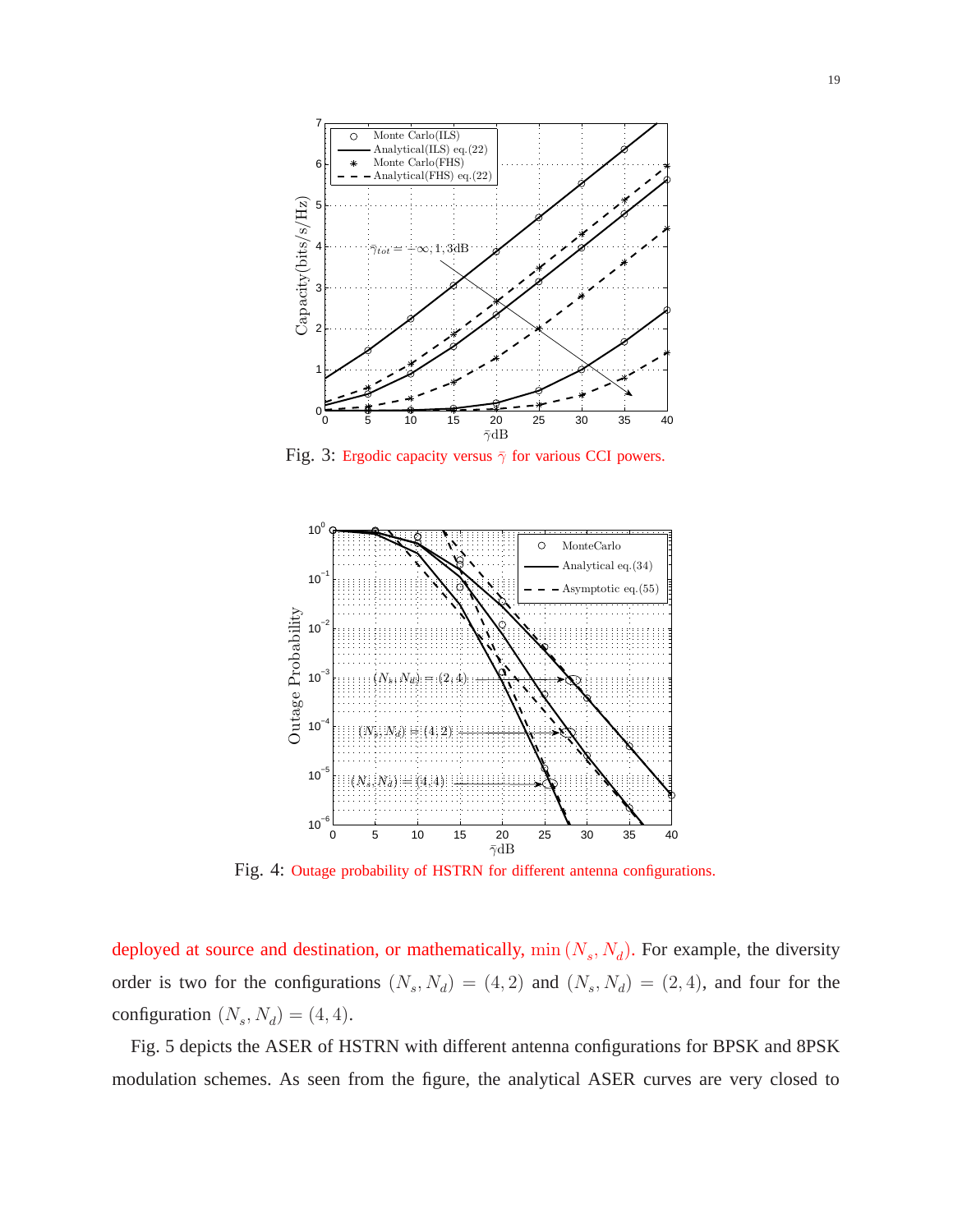the simulation results at high SNR regime. Moreover, asymptotic ASER curves in (57) are also plotted to provide further insights into the diversity order and array gain under different antenna configurations. Just as in the case of OP, it can be seen that the more antennas are employed at the source and/or destination, the better system performance can be achieved. Moreover, it can be observed that the configuration with  $(N_s, N_d) = (4, 2)$  exhibits a better ASER performance than that with  $(N_s, N_d) = (2, 4)$ , which indicates the antennas employed at the source pose a greater influence on the system performance than the antennas at the destination. This is due to the fact that, by employing the AF protocol, the SINR of the S-R link is amplified by the relay node. This observation also suggests that, if the total available number of antennas is fixed, more antennas should be deployed at the source. Fig. 6 plots the ASER curves of HSTRN for different CCI powers with BPSK modulation scheme, where the simulation parameters are set the same as Fig. 2. Similar to the cases of ergodic capacity, with the increase of CCI power, the ASER performance degrades significantly, which demonstrates the detrimental effect of the interference. When the CCI power increases from  $-\infty$  to 3dB, although the diversity order of the considered network remains four, the significant performance degradation occurs. This is because the CCI causes the loss of array gain. Furthermore, from the ASER comparison between FHS and AS scenarios, although the AS case outperform the FHS case, the better channel quality does not offer any additional diversity order. However, it does improve the system performance by providing extra array gain.

#### VI. CONCLUSIONS

In this paper, we have investigated the performance of the multiple antenna hybrid satelliteterrestrial relay network with multiple co-channel interferes at both the terrestrial relay and destination. Specifically, the approximated closed-form expression for ergodic capacity of the considered networks has first been derived. Then, we have obtained the analytical expressions of OP and ASER, which is very tight in general despite a little deviation in low SNR regime. Moreover, the simple asymptotic formulas at high SNR regime have also been provided, which enables the characterization of various system parameters on the achievable diversity order and array gain of the considered network. Simulations have been provided to confirm the validity of the theoretical analysis, and indicated the impact of key system parameters, such as antenna number, channel coefficients and CCI power on the system performance. It has been found that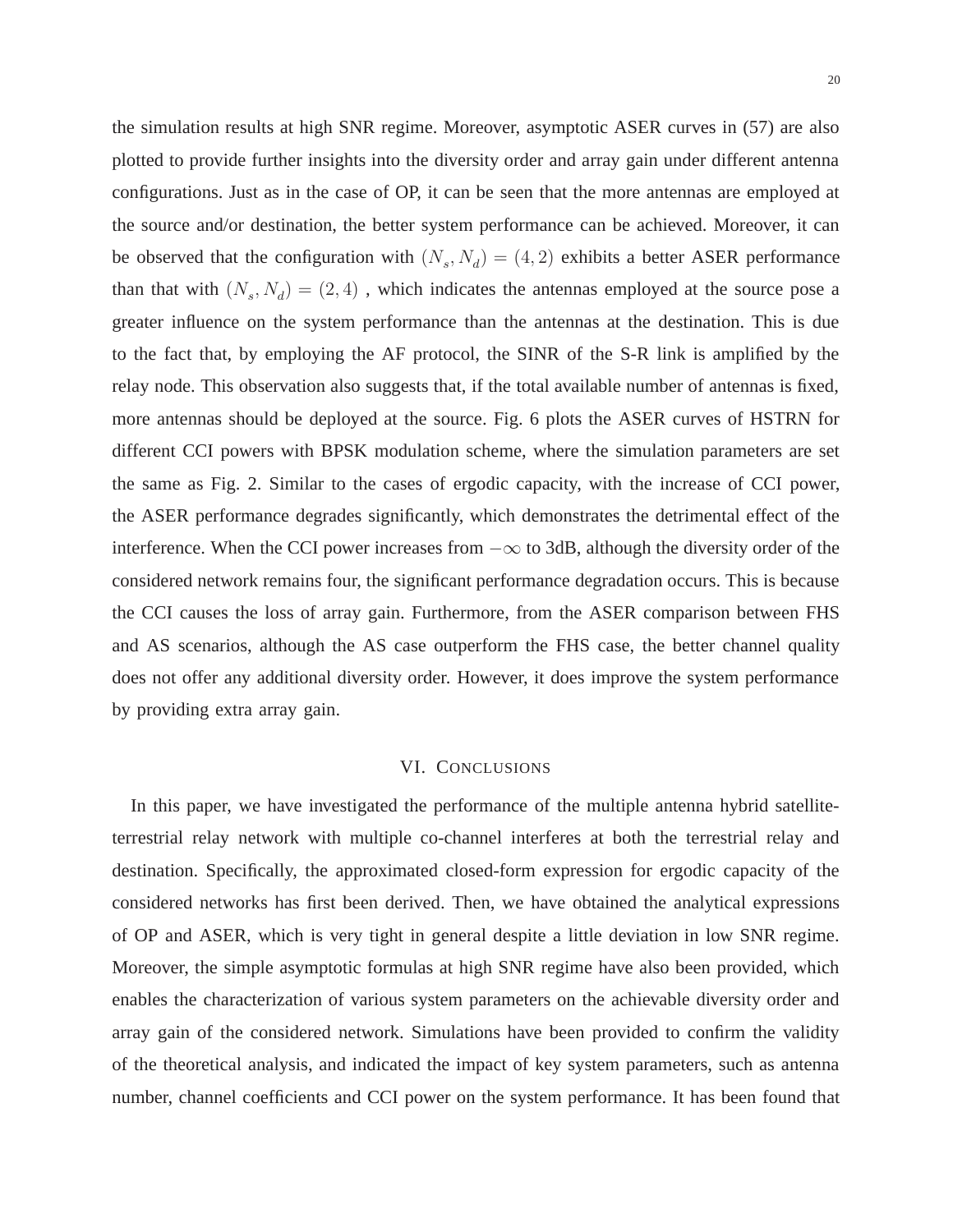

Fig. 5: Average symbol error rate of HSTRN for different antenna configurations in terms of BPSK and 8PSK modulation formats.



Fig. 6: Average symbol error rate of HSTRN for different CCI powers in terms of BPSK modulation format.

although the maximal diversity of  $\min(N_s, N_d)$  can be achieved, the CCI severely degrades the performance of HSTRN by reducing the array gain.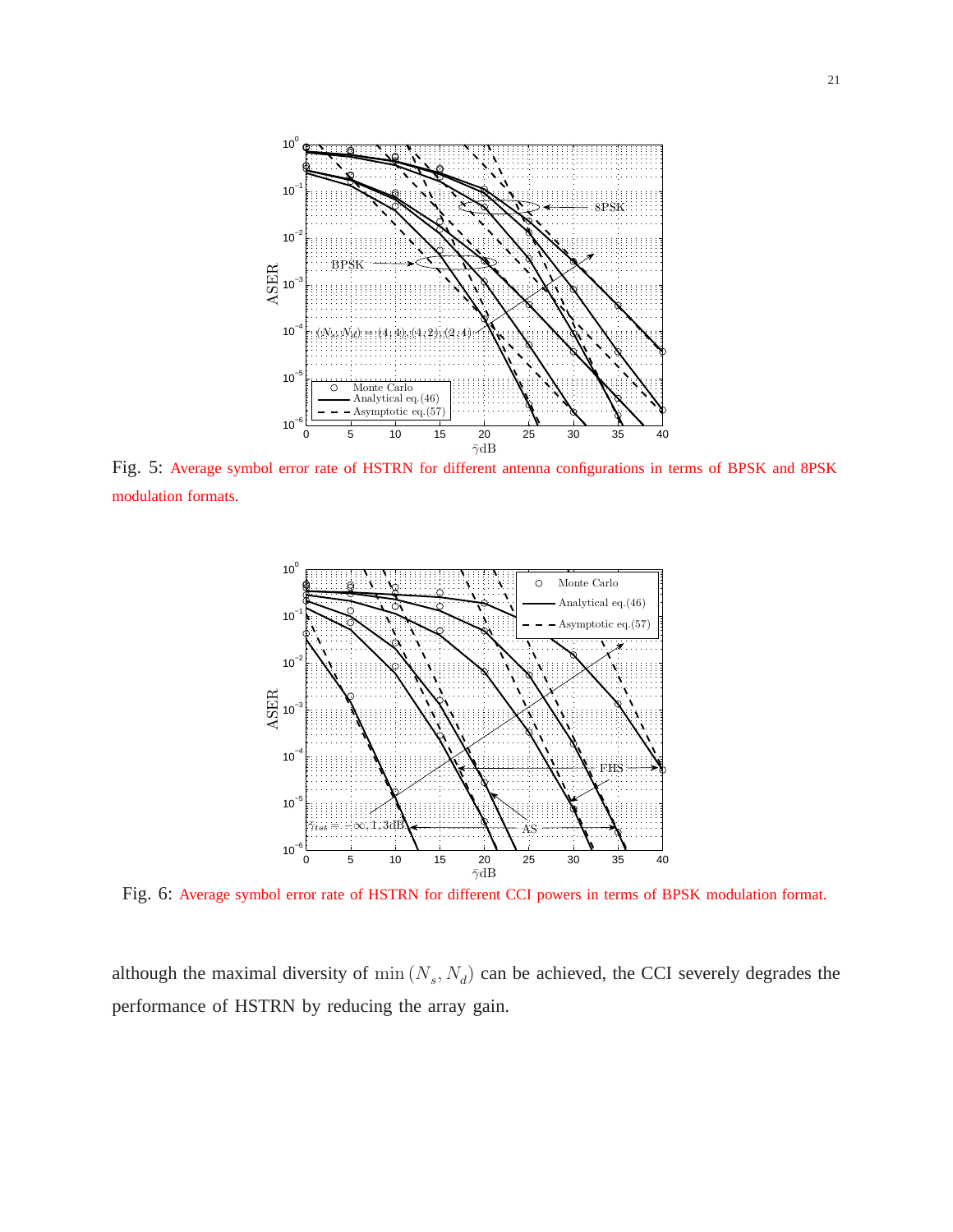#### ACKNOWLEDGMENT

This work is supported by the National Natural Science Foundation of China under Grant 61271255 and the Natural Science Foundation of Jiangsu Province under Grant BK20131068.

#### APPENDIX A

#### PROOF OF THEOREM 1

From (16) and (17), in order to obtain  $C_i$  ( $i = 1, 2$ ), we first calculate  $f_{\Gamma_i}(x)$  ( $i = 1, 2$ ). By substituting  $(5)$  and  $(9)$  into  $(16)$ , we have

 $\overline{a}$ 

$$
f_{\Gamma_{1}}(x) = \alpha^{N} \sum_{l=0}^{c} {c \choose l} \beta^{c-l} \sum_{i=1}^{I_{1}} \frac{\rho_{i}}{\bar{\gamma}_{3,i}} \left( \frac{x^{d-l-1}}{\bar{\gamma}_{1}^{d-l} \Gamma(d-l)} \underbrace{\int_{0}^{\infty} z^{d-l} e^{-\frac{z}{\bar{\gamma}_{3,i}}} {}_{1}F_{1} (d; d-l; \frac{(\beta-\delta) xz}{\bar{\gamma}_{1}}) dz}_{I_{A,1}} + \frac{\varepsilon \delta x^{d-l}}{\bar{\gamma}_{1}^{d-l+1} \Gamma(d-l+1)} \underbrace{\int_{0}^{\infty} z^{d-l+1} e^{-\frac{z}{\bar{\gamma}_{3,i}}} {}_{1}F_{1} (d+1; d-l+1; \frac{(\beta-\delta) xz}{\bar{\gamma}_{1}}) dz}_{I_{A,2}} (A.1)
$$

For the convenience of subsequent derivation, with the help of [26, eq. (8.455.1)], we first express  $_1F_1(d; d-l; -(\beta-\delta)xz/\bar{\gamma}_1)$  and  $_1F_1(d+1; d-l+1; -(\beta-\delta)xz/\bar{\gamma}_1)$  in terms of Meijer-G function as

$$
{}_1F_1\left(d;d-l;-\frac{(\beta-\delta)xz}{\bar{\gamma}_1}\right)=\frac{\Gamma(d-l)}{\Gamma(d)}G_{1,2}^{1,1}\left[\frac{(\beta-\delta)xz}{\bar{\gamma}_1}\middle|\begin{array}{c}1-d\\0,1-d+l\end{array}\right],\qquad\qquad(A.2)
$$

$$
{}_1F_1\left(d+1;d-l+1;-\frac{(\beta-\delta)xz}{\bar{\gamma}_1}\right)=\frac{\Gamma\left(d-l+1\right)}{\Gamma\left(d+1\right)}\mathcal{G}_{1,2}^{1,1}\left[\frac{(\beta-\delta)xz}{\bar{\gamma}_1}\middle|\begin{array}{c}-d\\0,-d+l\end{array}\right],\quad\text{(A.3)}
$$

and further obtain

$$
I_{A,1} = \bar{\gamma}_{3,i}^{d-l+1} \mathcal{G}_{2,2}^{1,2} \left[ \frac{(\beta - \delta) \bar{\gamma}_{3,i} x}{\bar{\gamma}_1} \middle| \begin{array}{c} -d + l, 1 - d \\ 0, 1 - d + l \end{array} \right], \tag{A.4}
$$

$$
I_{A,2} = \bar{\gamma}_{3,i}^{d-l+2} G_{2,2}^{1,2} \left[ \frac{(\beta - \delta) \bar{\gamma}_{3,i} x}{\bar{\gamma}_1} \middle| \begin{array}{c} -d+l-1, -d\\ 0, -d+l \end{array} \right]. \tag{A.5}
$$

In deriving  $I_{A,1}$  and  $I_{A,2}$ , we have applied [26, eq. (9.34.8)]. After some algebraic manipulations, the analytical expression for  $f_{\Gamma_1}(x)$  is given by

$$
f_{\Gamma_1}(x) = \alpha^{N_s} \sum_{l=0}^{c} \begin{pmatrix} c \\ l \end{pmatrix} \beta^{c-l} \sum_{i=1}^{I_1} \rho_i \left( \frac{x^{d-l-1} \bar{\gamma}_{3,i}^{d-l}}{\bar{\gamma}_1^{d-l} \Gamma(d)} G_{2,2}^{1,2} \left[ \frac{(\beta-\delta) \bar{\gamma}_{3,i} x}{\bar{\gamma}_1} \middle| \begin{array}{c} -d+l, 1-d \\ 0, 1-d+l \end{array} \right] \right)
$$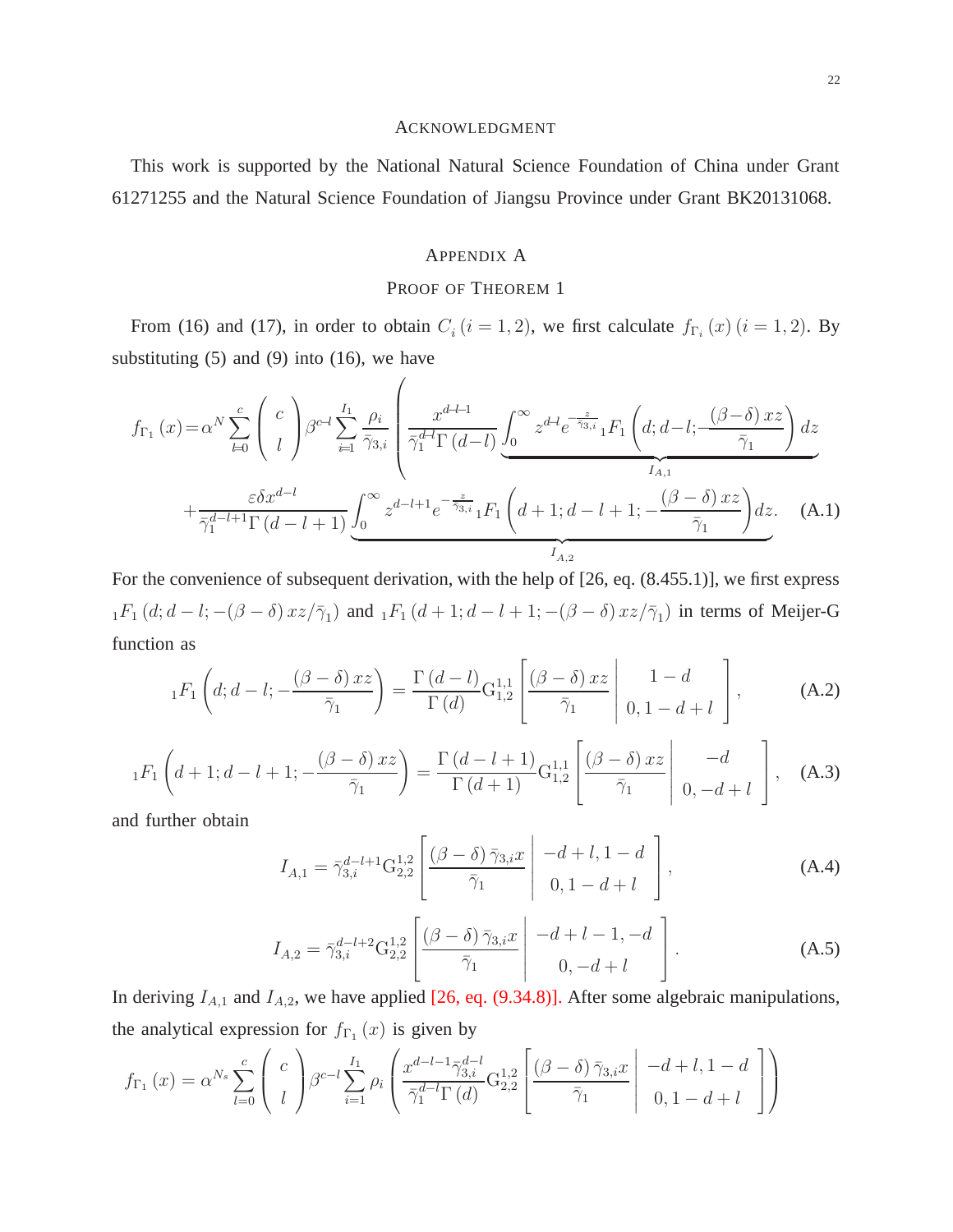$$
+\frac{\varepsilon \delta x^{d-l} \bar{\gamma}_{3,i}^{d-l+1} \Gamma(d+1)}{\bar{\gamma}_1^{d-l+1} \Gamma(d+1)} \mathcal{G}_{2,2}^{1,2} \left[ \frac{(\beta-\delta) \bar{\gamma}_{3,i} x}{\bar{\gamma}_1} \middle| \begin{array}{c} -d+l-1, -d \\ 0, -d+l \end{array} \right] \right). \tag{A.6}
$$

Then, substituting (A.6) into (15) and expressing  $\ln(1+x)$  in terms of Meijer-G function according to  $[33, eq. (11)]$ 

$$
\ln(1+x) = G_{2,2}^{1,2} \left[ x \mid \begin{array}{c} 1,1 \\ 1,0 \end{array} \right],
$$
\n(A.7)

we have

$$
C_1 = \frac{\alpha^{N_s}}{2 \ln 2} \sum_{l=0}^{c} \binom{c}{l} \beta^{c-l} \sum_{i=1}^{I_1} \rho_i \left( \frac{\bar{\gamma}_{3,i}^{d-l}}{\bar{\gamma}_1^{d-l} \Gamma(d)} I_{A,3} + \frac{\varepsilon \delta \bar{\gamma}_{3,i}^{d-l+1}}{\Gamma(d+1)} I_{A,4} \right), \tag{A.8}
$$

where

$$
I_{A,3} = \int_0^\infty x^{d-l-1} G_{2,2}^{1,2} \left[ x \mid \begin{array}{c} 1,1 \\ 1,0 \end{array} \right] G_{2,2}^{1,2} \left[ \frac{(\beta-\delta) \bar{\gamma}_{3,i} x}{\bar{\gamma}_1} \mid \begin{array}{c} -d+l, 1-d \\ 0, 1-d+l \end{array} \right] dx, \tag{A.9}
$$

$$
I_{A,4} = \int_0^\infty x^{d-l} G_{2,2}^{1,2} \left[ x \mid \frac{1,1}{1,0} \right] G_{2,2}^{1,2} \left[ \frac{(\beta-\delta) \bar{\gamma}_{3,i} x}{\bar{\gamma}_1} \mid \frac{-d+l-1,-d}{0,-d+l} \right] dx, \tag{A.10}
$$

By utilizing the integration relationship [33, eq. (21)],  $I_{A,3}$  and  $I_{A,4}$  can be computed as

$$
I_{A,3} = G_{4,4}^{3,3} \left[ \eta \left| \begin{array}{c} -d+l, 1-d, -d+l, 1-d+l \\ 0, -d+l, -d+l, 1-d+l \end{array} \right. \right], \tag{A.11}
$$

$$
I_{A,4} = G_{4,4}^{3,3} \left[ \eta \left| \begin{array}{c} -d+l-1, -d, -d+l-1, -d+l \\ 0, -d+l-1, -d+l-1, -d+l \end{array} \right. \right]. \tag{A.12}
$$

To this end, by substituting (A.11) and (A.12) into (A.8) along with some mathematical computations, the desired result of  $C_1$  is given by (18).

Similarly, by using (7), (11) into (17) and [26, eq. (3.351.3)],  $f_{\Gamma_2}(x)$  can be obtained as

$$
f_{\Gamma_2}(x) = \frac{x^{N_d - 1}}{(N_d - 1)! \bar{\gamma}_2^{N_d}} \sum_{j=1}^{I_2} \frac{\omega_j N_d!}{\bar{\gamma}_{4,j}} \left(\frac{x}{\bar{\gamma}_2} + \frac{1}{\bar{\gamma}_{4,j}}\right)^{-N_d - 1}.
$$
 (A.13)

Then, substituting (A.13) into (15) along with (A.9) yields

$$
C_{2} = \frac{1}{2 \ln 2 \left(N_{d} - 1\right)! \bar{\gamma}_{2}^{N_{d}}} \sum_{j=1}^{I_{2}} \omega_{j} N_{d}! \bar{\gamma}_{4,j}^{N_{d}} \int_{0}^{\infty} x^{N_{d} - 1} \left(1 + \frac{\bar{\gamma}_{4,j} x}{\bar{\gamma}_{2}}\right)^{-N_{d} - 1} \mathcal{G}_{1,1}^{1,1} \left[\frac{\bar{\gamma}_{4,j}}{\bar{\gamma}_{2}} x\right]^{-N_{d}} \left[ \frac{-N_{d}}{0} \right] dx. (A.14)
$$

To solve the integral, we first express  $(1 + \bar{\gamma}_{4,j} x/\bar{\gamma}_2)^{-N_d-1}$  in terms of Meijer-G function as [33,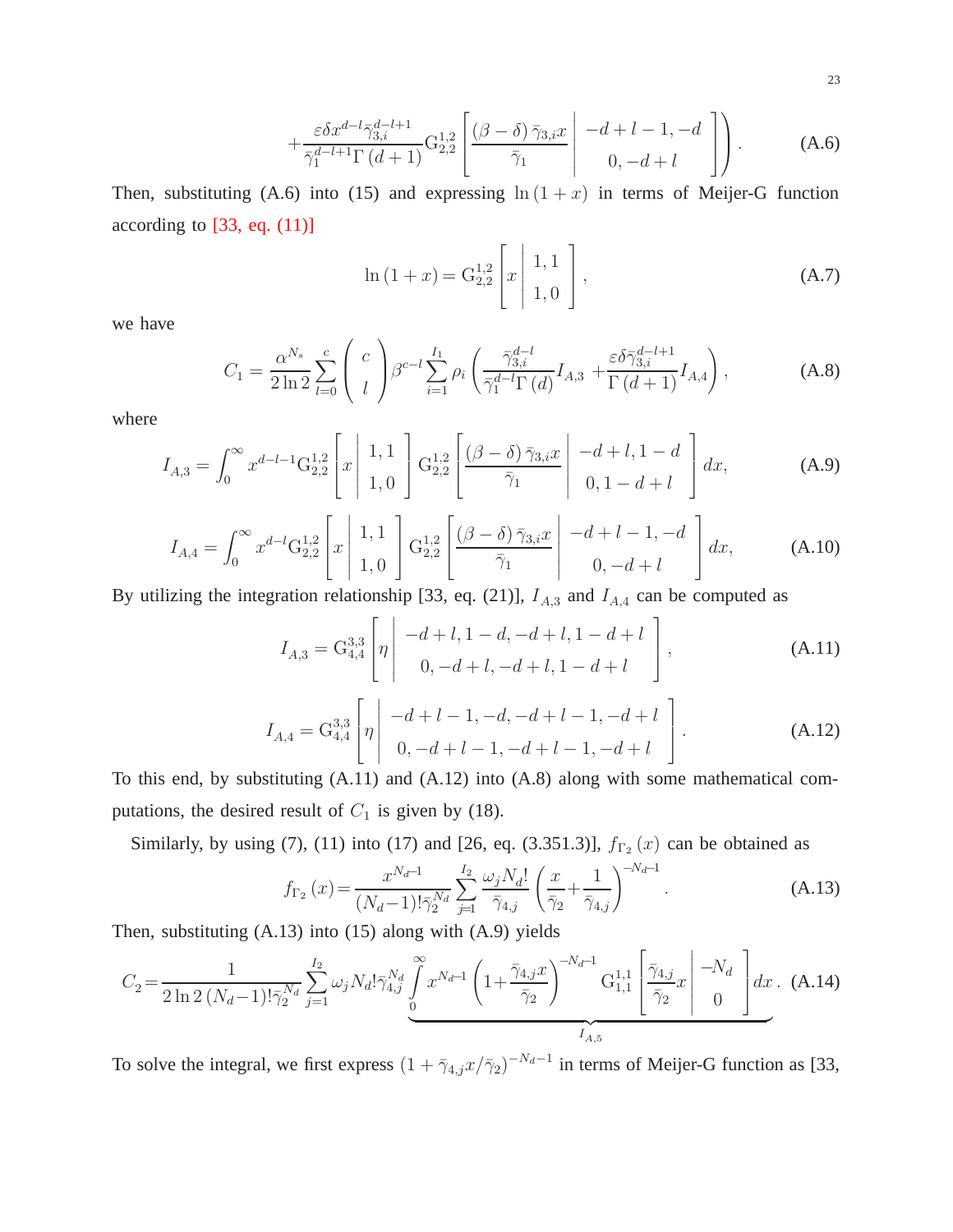eq. (10)]

$$
\left(1+\frac{\bar{\gamma}_{4,j}x}{\bar{\gamma}_2}\right)^{-N_d-1} = \frac{1}{\Gamma\left(N_d+1\right)} \mathcal{G}_{1,1}^{1,1} \left[\frac{\bar{\gamma}_{4,j}}{\bar{\gamma}_2}x \middle| \begin{array}{c} -N_d\\0 \end{array} \right]. \tag{A.15}
$$

Then, using [33, eq. (21)], we can further obtain

$$
I_{A,5} = \frac{1}{\Gamma(N_d+1)} G_{3,3}^{3,2} \left[ \frac{\bar{\gamma}_{4,j}}{\bar{\gamma}_2} \middle| \begin{array}{c} -N_d, -N_d, -N_d+1\\ 0, -N_d, -N_d \end{array} \right]. \tag{A.16}
$$

Finally, by substituting (A.16) into (A.14), the analytical expression of  $C_2$  can be given by (19).

#### APPENDIX B

#### PROOF OF THEOREM 2

By substituting (A.6) and (A.13) into (21) and applying [26, eq. (7.813.1)], the MGF of  $\Gamma_1$ and  $\Gamma_2$  can be, respectively, obtained as

$$
M_{\Gamma_1}(s) = \alpha^{N_s} \sum_{l=0}^{c} \begin{pmatrix} c \\ l \end{pmatrix} \beta^{c-l} \sum_{i=1}^{I_1} \rho_i \left( \frac{\bar{\gamma}_{3,i}^{d-l}}{\Gamma(d)\bar{\gamma}_1^{d-l}} \varphi_1 + \frac{\varepsilon \delta \bar{\gamma}_{3,i}^{d-l+1}}{\Gamma(d+1)\bar{\gamma}_1^{d-l+1}} \varphi_2 \right), \tag{B.1}
$$

and

$$
M_{\Gamma_2}(s) = \frac{1}{(N_d - 1)! \bar{\gamma}_2^{N_d}} \sum_{j=1}^{I_2} \varphi_j \bar{\gamma}_{4,j}^{N_d} \varphi_3,
$$
 (B.2)

where

$$
\varphi_1 = s^{-d+l} \mathcal{G}_{3,2}^{1,3} \left[ \frac{(\beta - \delta) \bar{\gamma}_{3,i}}{\bar{\gamma}_1 s} \middle| \begin{array}{c} -d + l + 1, -d + l, 1 - d \\ 0, 1 - d + l \end{array} \right],
$$
\n(B.3)

$$
\varphi_2 = s^{-d+l+1} G_{3,2}^{1,3} \left[ \frac{(\beta - \delta) \bar{\gamma}_{3,i}}{\bar{\gamma}_1 s} \middle| \begin{array}{c} -d+l, -d+l-1, -d \\ 0, -d+l \end{array} \right],
$$
\n(B.4)

$$
\varphi_3 = s^{-N_d} G_{2,1}^{1,2} \left[ \frac{\bar{\gamma}_{4,j}}{\bar{\gamma}_2 s} \middle| \begin{array}{c} -N_d + 1, -N_d \\ 0 \end{array} \right].
$$
 (B.5)

According to the well-known derivative property of  $[f_1(x) f_2(x)]^{(1)} = f_1^{(1)}$  $f_1^{(1)}(x) f_2(x)+f_1(x) f_2^{(1)}$  $2^{(1)}(x),$ where  $f_i^{(1)}$  $i^{(1)}(x)$  denotes the first-order derivative of  $f_i(x)$  with respect to x,  $M_{\Gamma_3}^{(1)}$  $\Gamma_3^{(1)}(s)$  can be expressed as

$$
M_{\Gamma_3}^{(1)}\left(s\right) = M_{\Gamma_1}^{(1)}\left(s\right) M_{\Gamma_2}\left(s\right) + M_{\Gamma_1}\left(s\right) M_{\Gamma_2}^{(1)}\left(s\right),\tag{B.6}
$$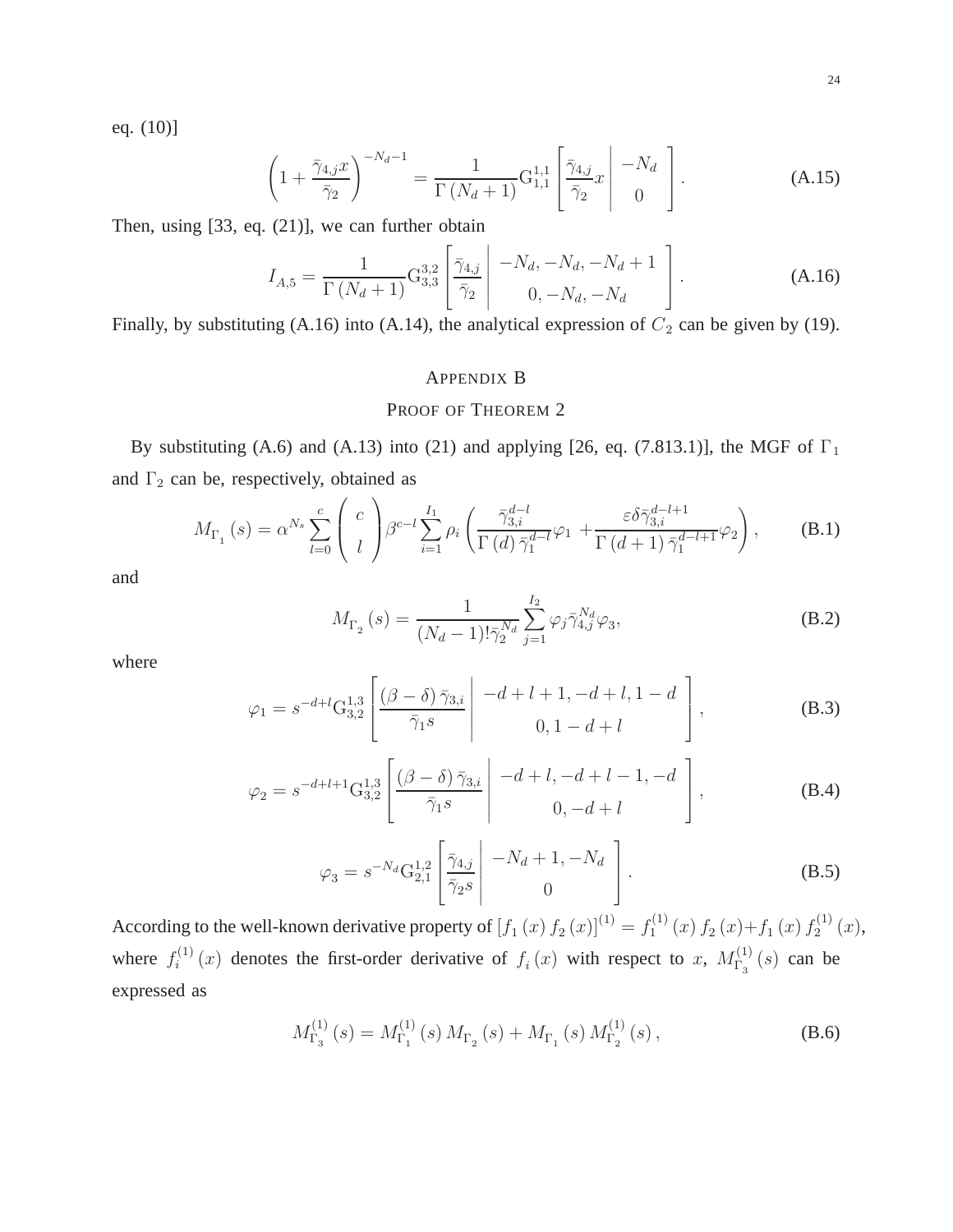Now, we turn to derive the expressions of  $M_{\Gamma}^{(1)}$  $\Gamma_i^{(1)}$  (*i* = 1, 2). By using the following identity [39, eq. (8.2.2.14)]

$$
G_{p,q}^{m,n} \left[ x^{-1} \left| \begin{array}{c} \mathbf{a}_p \\ \mathbf{b}_q \end{array} \right| = G_{q,p}^{n,m} \left[ x \left| \begin{array}{c} 1 - \mathbf{b}_q \\ 1 - \mathbf{a}_p \end{array} \right| \right],
$$
\n(B.7)

 $\varphi_i$   $(i=1,2,3)$  can be first written as

$$
\varphi_1 = s^{-d+l} \mathcal{G}_{2,3}^{3,1} \left[ \frac{\bar{\gamma}_1 s}{(\beta - \delta) \bar{\gamma}_{3,i}} \middle| \begin{array}{c} 1, d - l \\ d - l, d - l + 1, d \end{array} \right],
$$
\n(B.8)

$$
\varphi_2 = s^{-d+l-1} G_{2,3}^{3,1} \left[ \frac{\bar{\gamma}_1 s}{(\beta - \delta) \bar{\gamma}_{3,i}} \middle| \begin{array}{c} 1, 1+d-l \\ d-l+1, d-l+2, 1+d \end{array} \right],
$$
(B.9)

$$
\varphi_3 = s^{-N_d} G_{1,2}^{2,1} \left[ \frac{\bar{\gamma}_2 s}{\bar{\gamma}_{4,j}} \middle| \begin{array}{c} 1 \\ N_d, N_d + 1 \end{array} \right].
$$
\n(B.10)

Then, from [39, eq. (8.2.2.38)],

$$
\frac{d}{dz}\left[z^{-b_1}\mathbf{G}_{p,q}^{m,n}\left[z\left|\begin{array}{c}\mathbf{a}_p\\ \mathbf{b}_q\end{array}\right|\right]\right] = -z^{-1-b_1}\mathbf{G}_{p,q}^{m,n}\left[z\left|\begin{array}{c}\mathbf{a}_p\\ b_1+1,b_2,\cdots,b_q\end{array}\right|\left(m\geq 1\right),\right]
$$
(B.11)

we can obtain the further obtain  $\varphi_i^{(1)}$  $i^{(1)}$   $(i = 1, 2, 3)$  as

$$
\varphi_1^{(1)} = -s^{-d+l-1} G_{2,3}^{3,1} \left[ \frac{\bar{\gamma}_1 s}{(\beta - \delta) \bar{\gamma}_{3,i}} \middle| \begin{array}{c} 1, d - l \\ d - l + 1, d - l + 1, d \end{array} \right],
$$
\n(B.12)

$$
\varphi_2^{(1)} = -s^{-d+l-2} G_{2,3}^{3,1} \left[ \frac{\bar{\gamma}_1 s}{(\beta - \delta) \bar{\gamma}_{3,i}} \middle| \begin{array}{c} 1, 1 + d - l \\ d - l + 2, d - l + 2, 1 + d \end{array} \right],
$$
(B.13)

$$
\varphi_3^{(1)} = -s^{-N_d - 1} G_{1,2}^{2,1} \left[ \frac{\bar{\gamma}_2 s}{\bar{\gamma}_{4,j}} \middle| \begin{array}{c} 1 \\ N_d + 1, N_d + 1 \end{array} \right].
$$
 (B.14)

Thus, the analytical expression of  $M_{\Gamma}^{(1)}$  $\int_{\Gamma_i}^{(1)} (i = 1, 2)$  is given by

$$
M_{\Gamma_1}^{(1)}(s) = \alpha^{N_s} \sum_{l=0}^{c} \begin{pmatrix} c \\ l \end{pmatrix} \beta^{c-l} \sum_{i=1}^{I_1} \rho_i \left( \frac{\bar{\gamma}_{3,i}^{d-l}}{\Gamma(d)\bar{\gamma}_1^{d-l}} \varphi_1^{(1)} + \frac{\varepsilon \delta \bar{\gamma}_{3,i}^{d-l+1}}{\Gamma(d+1)\bar{\gamma}_1^{d-l+1}} \varphi_2^{(1)} \right), \tag{B.15}
$$

$$
M_{\Gamma_2}^{(1)}(s) = \frac{1}{(N_d - 1)!\bar{\gamma}_2^{N_d}} \sum_{j=1}^{I_2} \varphi_j \bar{\gamma}_{4,j}^{N_d} \varphi_3^{(1)}.
$$
 (B.16)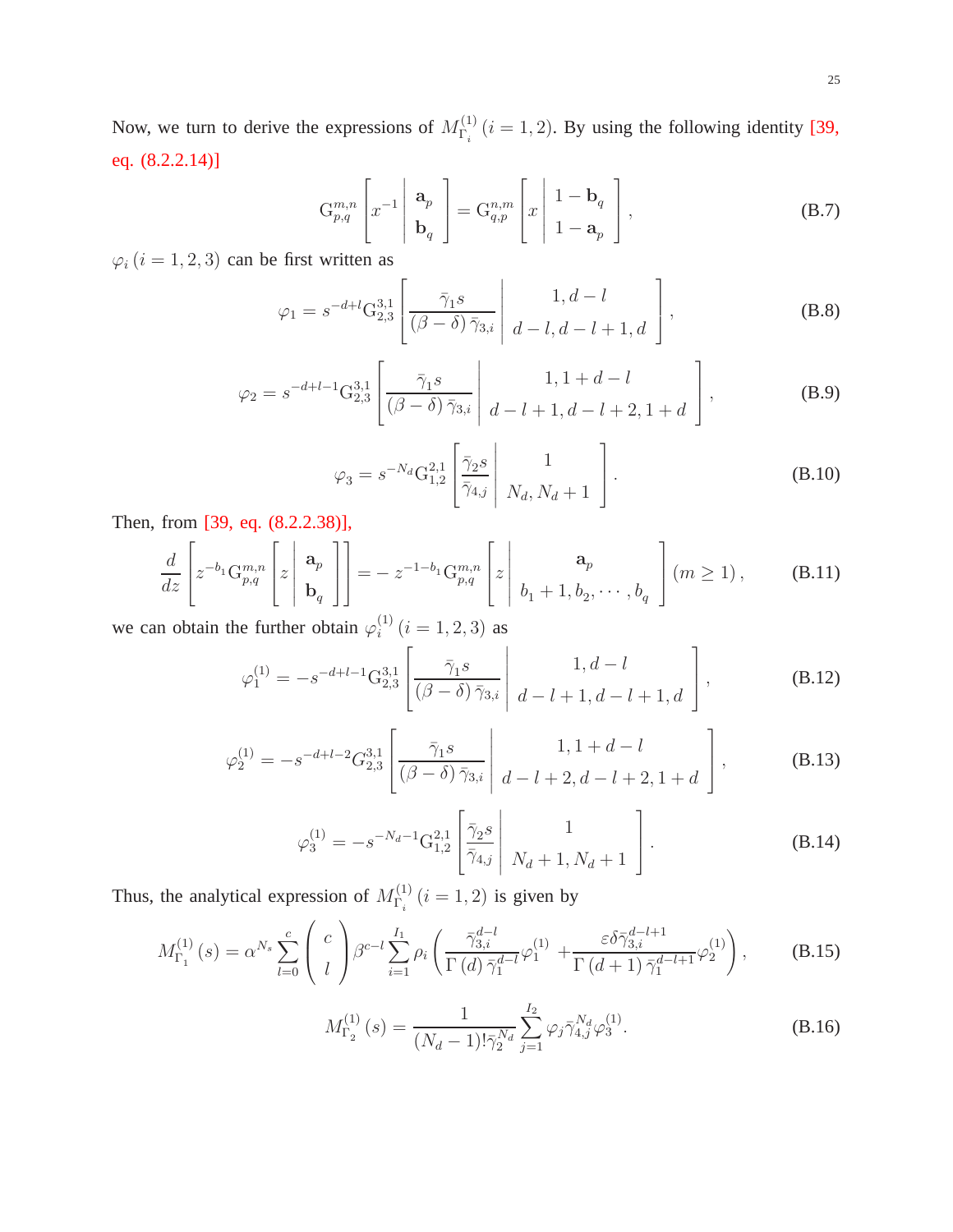By substituting  $(B.1)$ ,  $(B.2)$ ,  $(B.15)$  and  $(B.16)$  into  $(B.6)$ , one can obtain

$$
M_{\Gamma_3}^{(1)}(s) = \alpha^{N_s} \sum_{l=0}^{c} \binom{c}{l} \beta^{c-l} \sum_{i=1}^{I_1} \rho_i \sum_{j=1}^{I_2} \frac{\varphi_j \bar{\gamma}_{4,j}^{N_d}}{(N_d-1)! \bar{\gamma}_2^{N_d}} \varphi_3 \left( \frac{\bar{\gamma}_{3,i}^{d-l}}{\Gamma(d) \bar{\gamma}_1^{d-l}} \varphi_1^{(1)} + \frac{\varepsilon \delta \bar{\gamma}_{3,i}^{d-l+1}}{\Gamma(d+1) \bar{\gamma}_1^{d-l+1}} \varphi_2^{(1)} \right)
$$

$$
\alpha^{N_s} \sum_{l=0}^{c} \binom{c}{l} \beta^{c-l} \sum_{i=1}^{I_1} \rho_i \sum_{j=1}^{I_2} \frac{\varphi_j \bar{\varphi}_{4,j}^{N_d}}{(N_d-1)! \bar{\gamma}_2^{N_d}} \varphi_3^{(1)} \left( \frac{\bar{\gamma}_{3,i}^{d-l}}{\Gamma(d) \bar{\gamma}_1^{d-l}} \varphi_1 + \frac{\varepsilon \delta \bar{\gamma}_{3,i}^{d-l+1}}{\Gamma(d+1) \bar{\gamma}_1^{d-l+1}} \varphi_2 \right). \quad (B.17)
$$

Finally, from (20) and (B.17), the closed-form expression for  $C_3$  is given by

$$
C_{3} = \frac{\alpha^{N_{s}}}{\ln 2} \sum_{l=0}^{c} \binom{c}{l} \beta^{c-l} \sum_{i=1}^{I_{1}} \rho_{i} \sum_{j=1}^{I_{2}} \frac{\varphi_{j} \bar{\gamma}_{4,j}^{N_{d}}}{(N_{d}-1)! \bar{\gamma}_{2}^{N_{d}}}
$$
  
 
$$
\times \left( \frac{\bar{\gamma}_{3,i}^{d-l}}{\Gamma(d) \bar{\gamma}_{1}^{d-l}} \left[ \int_{0}^{\infty} Ei(-x) \varphi_{1}^{(1)} \varphi_{3} dx + \int_{0}^{\infty} Ei(-x) \varphi_{1} \varphi_{3}^{(1)} dx \right] + \frac{\varepsilon \delta \bar{\gamma}_{3,i}^{d-l+1}}{\Gamma(d+1) \bar{\gamma}_{1}^{d-l+1}} \left[ \int_{0}^{\infty} Ei(-x) \varphi_{2}^{(1)} \varphi_{3} dx + \int_{0}^{\infty} Ei(-x) \varphi_{2} \varphi_{3}^{(1)} dx \right]. \tag{B.18}
$$

To solve the four integrals in  $(B.18)$ , we first apply the identity  $[39, eq. (8.4.11.1)]$  to express the  $E_i(-s)$  in terms of Meijer-G function as

$$
Ei(-s) = -G_{1,2}^{2,0} \begin{bmatrix} 1 \\ s & 0, 0 \end{bmatrix}.
$$
 (B.19)

With the aid of the [27, eq. (3.1)], the closed-form expression for  $C_3$  can be expressed as (22).

#### **REFERENCES**

- [1] A. Vanelli-Coralli, G. Corazza, G. Karagiannidis, P. Mathiopoulos, D. Michalopoulos, C. Mosquera, S. Papaharalabos, and S. Scalise, "Satellite communications: Research trends and open issues," in *Proc. of the International Workshop on Satellite and Space Communications, IWSSC'07.*, Siena-Tuscany Italy, Sep. 2007, pp. 71-75.
- [2] J. N. Laneman, D. N. C. Tse, and G. W. Wornell, "Cooperative diversity in wireless networks: efficient protocols and outage behavior," *IEEE Trans. Inf. Theory*, vol. 50, no. 12, pp. 3062-3080, Dec. 2004.
- [3] B. Evans, M. Werner, E. Lutz, M. Bousquet, G. Corazza, G. Maral and R. Rumeau, "Integration of satellite and terrestrial systems in future media communications," *IEEE Trans. Wireless Commun.*, vol. 12, no. 5, pp. 72-80, Oct. 2005.
- [4] M. R. Bhatnagar and M. K. Arti, "Performance analysis of AF based hybrid satellite-terrestrial cooperative network over generalize fading channels," *IEEE Commun. Lett.*, vol. 17, no. 10, pp. 1912-1915, Oct. 2013.
- [5] M. R. Bhatnagar and Arti M.K., "Performance analysis of hybrid satellite-terrestrial FSO cooperative system," *IEEE Photonics Technol. Lett.*, vol. 25, no. 22, pp. 2197-2200, Nov. 2013.
- [6] S. Sreng, B. Escrig and M.-L. Boucheret, "Exact outage probability of a hybrid satellite terrestrial cooperative system with best Relay selection," in *Proc. of IEEE ICC 2013*, Budapest, Hungary, June 2013, pp. 4520-4524.
- [7] K. P. Liolis, A. D. Panagopoulos, and P. G. Cottis, "Multi-satellite MIMO communications at Ku-band and above: Investigations on spatial multiplexing for capacity improvement and selection diversity for interference mitigation," *EURASIP J. Wireless Commun. Netw.*, no. 2, July 2007.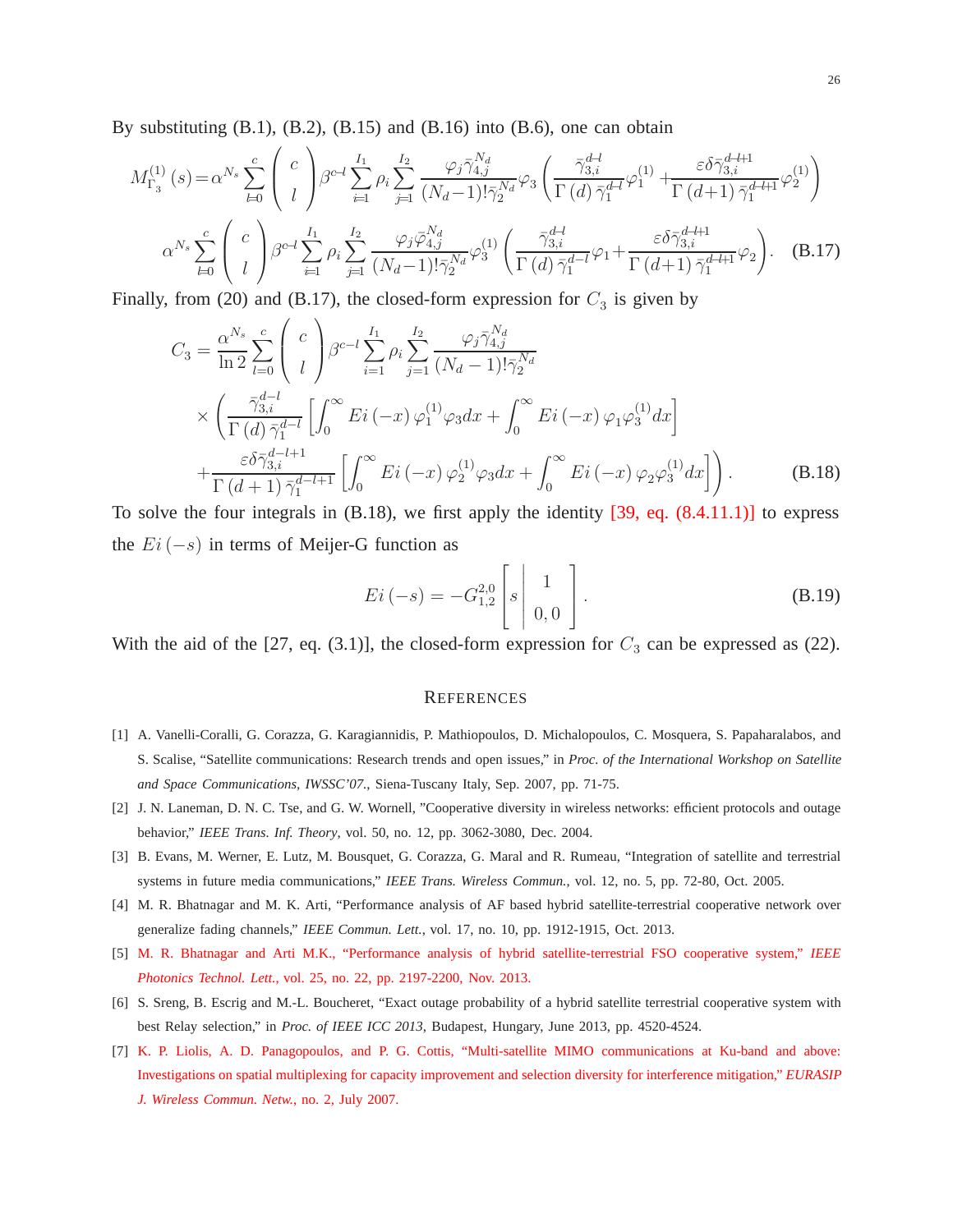- [8] V. K. Sakarellos and A. D. Panagopoulos, "Outage performance of cooperative land mobile satellite broadcasting systems, in *Proc. 2013 European Conference on Antennas and Propagation*, Gothenburg, Sweden, Apr. 2013, 473-476.
- [9] V. K. Sakarellos, C. Kourogiorgas and A. D. Panagopoulos, "Cooperative hybrid land mobile satellite-terrestrial broadcasting systems: outage probability evaluation and accurate simulation", *Wireless Personal Commun.*, vol. 79, no. 2, pp. 1471-1481, Nov. 2014.
- [10] R. H. Y. Louie, Y. Li, H. A. Suraweera, and B. Vucetic, "Performance analysis of beamforming in two hop amplify and forward relay networks with antenna correlation," *IEEE Trans. Wireless Commun.*, vol. 8, no. 6, pp. 3132-3141, June 2009.
- [11] M. Li, M. Lin, and Q. Yu, W.-P. Zhu and Lei Dong, "Optimal beamformer design for two hop MIMO AF relay networks over Rayleigh fading channels," *IEEE J. Sel. Areas Commun.*, vol. 30, no. 8, pp. 1402-1414, Sep. 2012.
- [12] P. Arapoglou, K. Liolis, M. Bertinelli, A. Panagopoulos, and *etal*, "MIMO over satellite: A review," *IEEE Commun. Surveys Tut.*, vol. 13, no. 1, pp. 27-51, May 2011.
- [13] G. Alfano and A. D. Maio, "Sum of squared Shadowed-Rice random variables and its application to communication systems performance prediction, *IEEE Trans. Wireless Commun.*, vol. 6, no. 10, pp. 3540-3545, Oct. 2007.
- [14] Arti M.K., "Imperfect CSI Based Maximal Ratio Combining in Shadowed-Rician Fading Land Mobile Satellite Channels," *National Conference on Communications (NCC)*, Mumbai, India, Feb-March 2015.
- [15] Y. Dhungana and N. Rajatheva, "Analysis of LMS based dual hop MIMO systems with beamforming," in *Proc. of IEEE ICC 2011*, Kyoto, Janpan, June 2011, pp. 1-6.
- [16] Arti M.K. and M. R. Bhatnagar, "Beamforming and combining in hybrid satellite-terrestrial cooperative systems," *IEEE Commun. Lett.*, vol. 18, no. 3, pp. 483-486, Mar. 2014.
- [17] M. R. Bhatnagar, "Performance evaluation of decode-and-forward satellite relaying," *IEEE Trans. Veh. Technol.*, *accepted for publication*, in 2015.
- [18] N. I. Miridakis, D. D. Vergados, and A. Michalas, "Dual-hop Communication over a Satellite Relay and Shadowed Rician Channels," *IEEE Trans. Veh. Technol.*, *accepted for publication*, in 2015.
- [19] Arti M.K. and M. R. Bhatnagar, "Two-way mobile satellite relaying: A beamforming and combining based approach," *IEEE Commun. Lett.*, vol. 18, no. 7, pp. 1187-1190, July 2014.
- [20] Y. Dhungana, N. Rajatheva and C. Tellambura, "Performance Analysis of Antenna Correlation on LMS-Based Dual-Hop AF MIMO Systems," *IEEE Trans. Veh. Technol.*, vol. 61, no. 8, pp. 3590-3602, Oct. 2012.
- [21] H. A. Suraweera, H. K. Garg and A. Nallanathan, "Performance analysis of two hop amplify-and-forward systems with interference at the relay," *IEEE Commun. Lett.*, vol. 14, no. 8, pp. 692-694, Aug. 2010.
- [22] C. Zhong, S. Jin, and K. K. Wong, "Dual-hop systems with noisy relay and interference-limited destination," *IEEE Trans. Commun.*, vol. 58, no. 3, pp. 764-768, Mar. 2010.
- [23] C. Zhong, H. Suraweera, A. Huang, Z. Zhang, and C. Yuen, "Outage probability of dual-hop multiple antenna AF relaying systems with interference," *IEEE Trans. Commun.*, vol. 61, no. 1, pp. 108-119, Jan. 2013.
- [24] M. Sadek and S. Aissa, "Personal satellite communication: technologies and challenges", *IEEE Wireless Commun.*, vol. 12, no. 5, pp. 28-35, Dec. 2012.
- [25] K. An, M. Lin, J. Ouyang, Y. Huang and G. Zheng, "Symbol error analysis of hybrid satellite-terrestrial cooperative networks with co-channel interference" *IEEE Commun. Lett.*, vol. 18, no. 11, pp. 1947-1950, Nov. 2014.
- [26] I. S. Gradshteyn and I. M. Ryzhik, *Table of Integrals, Series, and Products, 7th ed.* Academic Press, 2007.
- [27] R. P. Agrawal, "Certain transformation formulae and Meijer's G function of two variables," *Indian J. Pure Appl. Math.*, vol. 1, no. 4, 1970.